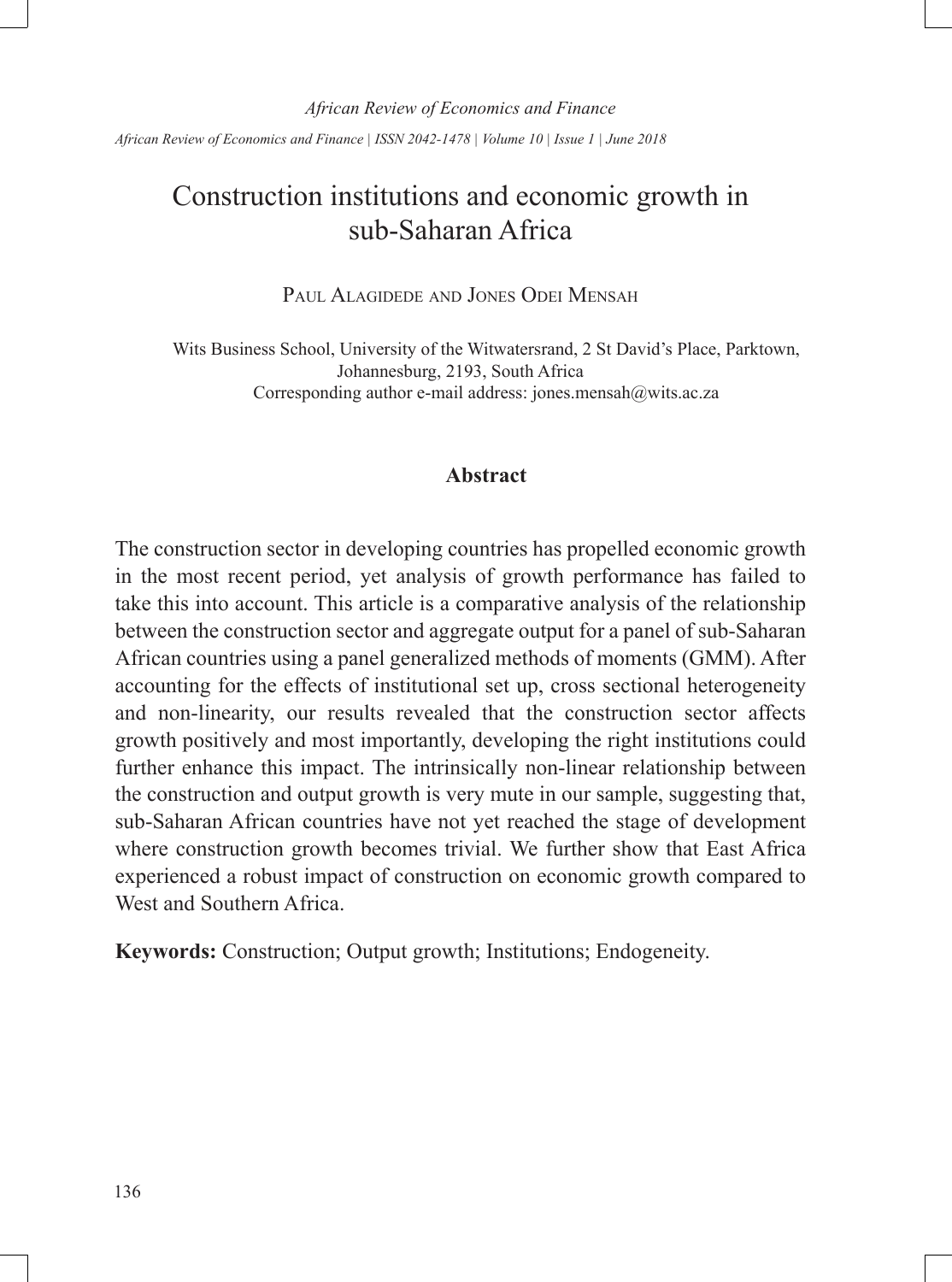# **1. Introduction**

Construction is a very broad term, including but not limited to physical structures of various types used by many industries as inputs in the production of goods and services (Chan *et al*., 2009). This description encompasses residential construction and commercial buildings. What constitutes the construction sector further extends to a myriad of activities from the design phase to the engineering, procurement and the execution of small, medium and large-scale infrastructure projects. Lastly, all activities relating to alterations, maintenance, and repairing of infrastructure fall under the construction sector.

The construction industry thus plays an important role in the national economy. It is a key barometer of the health of an economy because of its strong linkage to output fluctuations. The sector contributes directly to GDP by entering the national accounts as a component of fixed investment. Fixed investment in turn represents additions to the nation's capital stock. Theoretically, therefore, construction may play a dual role in the economy: first, as part of aggregate demand, determining output movements in the short run, and second, by augmenting a nation's stock of productive assets, construction activities are central to the determination of long run economic growth. More broadly, the construction sector establishes a number of inter sectoral linkages with other sectors of the economy, and produces multiplier effects – creating much-needed housing, improving public services, developing tourist sectors and transport links. Thus, a vibrant and thriving construction sector could well proxy a healthy and well-functioning economy.

Most of the recent growth in the world economy has occurred in developing regions. IMF (2013) indicates that of the 10 top fastest growing economies in the world, half were based in sub-Saharan Africa, with GDP growth in double digits. While some of this growth is linked to commodity price booms, the effect of investment and expansion in construction activities cannot be ignored. At the same time data from the UN agency on trade and development, UNCTAD (2011), show that the construction sector has grown by about 5% in sub-Saharan Africa and it is on an upward trajectory. In spite of the breadth and depth of the construction sector, economist, have typically focussed on very narrow aspects of construction: mainly investments in physical infrastructure. From neoclassical theory, Solow (1956), Swan (1956) to new growth theory, Romer (1990), Barro (1990), this narrow definition is often emphasized in terms of the role of physical capital in growth. So far, the empirical literature is far from unanimous, however,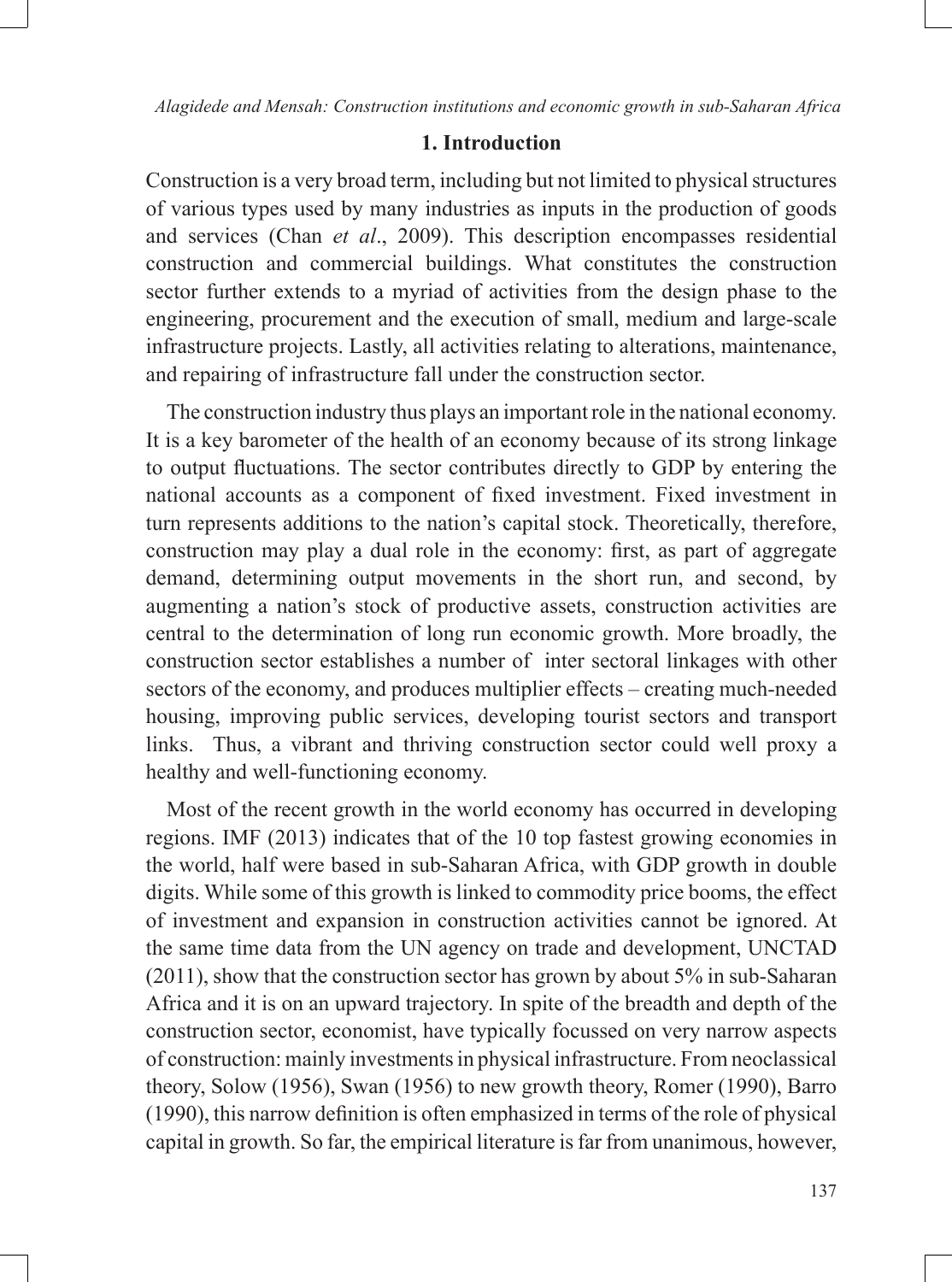a number of studies report a significant positive effect of infrastructure on output, productivity/ or long-term growth rates. For example Park (1989), Ofori (1990), Field and Ofori, 1988) confirm a positive relationship between the construction sector and aggregate output performance. In particular, these studies highlight the strong multiplier effects of construction, and the forward and backward linkages between construction and other sectors of the economy. Taking physical infrastructure in particular, Aschauer (1989), Easterly and Rebelo (1993), World Bank (1994), Démurger (2001) and Wu (2010) posit that reliable and efficient economic and social infrastructure has the potential to raise labour productivity, and this in turn could lower production and transaction costs. Thus investments in improving transport, energy, information and communication technology, water, sanitation and irrigation enhances economic growth. At the micro-level, infrastructure investment augments private sector activities and can give birth to new markets, production opportunities and trade (Kumo, 2012).

Given the seeming importance of the construction sector to aggregate output it is surprising how little is known about its determinants, and the institutional mechanisms that help shape constructions role in the economy. In particular, very little is known about the institutional mechanisms that drives construction from tendering, award of contracts, project initiation, supervision and execution to the completion stages. Rather, the construction literature has either focused on its impact on growth at the national and local levels, thus ignoring the institutional dimension. Esfhani and Ramirez (2003) attempt to model institutions in their study, however, they stop short of identifying the particular institutional mechanisms responsible for the investment-growth relationship. Because the construction industry involves complex, non-standard production processes that foster asymmetric information between clients and providers, and because of its many close ties to government (see Estache, 2006), it is frequently held up as an industry susceptible to rent seeking worldwide (Kenny, 2006). This paper goes beyond the narrow confines of fixed investments and contributes to the growing literature on the relationship between the construction sector and the economy, by investigating the causal relationship between the construction, institutional mechanisms and economic growth for a panel of sub-Saharan African countries. Particularly, it examines whether the construction sector as well as institutions have any significant impact on economic growth. Additionally, it considers whether the presence of quality institutions is necessary for the construction sector to have a significant effect on economic growth; this is achieved by way of interacting construction activities with institutional variables. The article also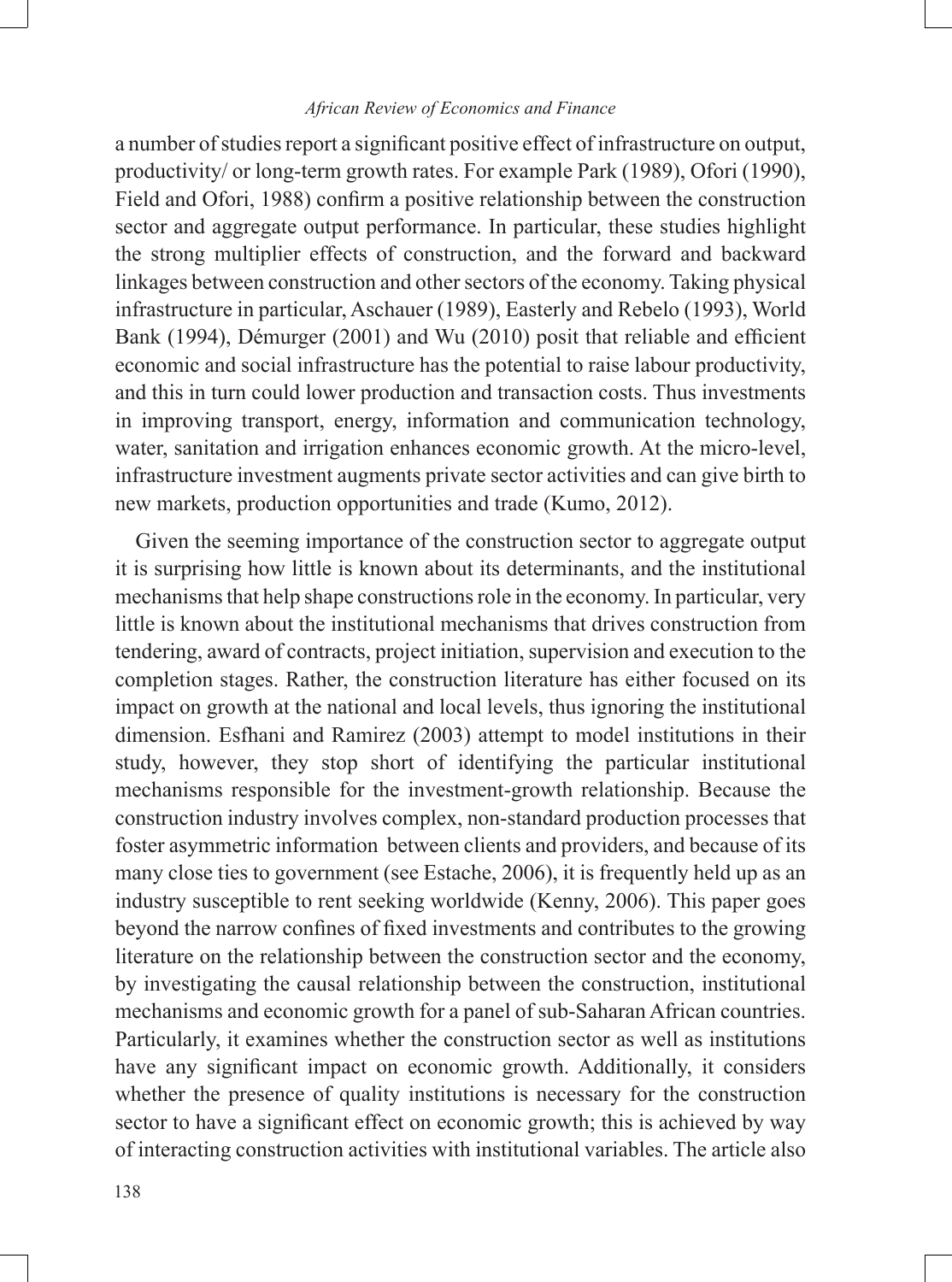examines the sub-regional differences regarding the effect of the construction sector on growth; that is, the importance of the sector for economic growth in three sub-regional groupings, namely, West Africa, East Africa and Southern Africa. Further, the article examines the non-linear relationship between construction and growth, otherwise called the called Bon curve, where construction rises with output at the initial stages of growth, reaches a point of inflection and thereafter declines (see Bon, 1992).

The rest of the paper is organised as follows: the next section examines the literature on construction and economic growth. Section 3 discusses stylized facts on the construction industry in sub-Saharan Africa. We specify our empirical model and justify the variables used in section 4. Section 5 analyses and discusses the results and in Section 6 we conclude.

# **2. Construction and economic growth: a review**

The extant literature examines the construction sector in general and its impact on growth. Lopes (1998), Lopes et al (2002), Bon (1992), Hillebrandt (2000), Park (1989), Ofori (1990) confirm the positive relationship between the construction sector and aggregate output performance. In particular, these contributions highlight the strong multiplier effects of construction, and the forward and backward linkages between construction and other sectors of the economy.

The main empirical challenge in the literature on construction and growth is the identification of cause and effects. That is, a positive correlation between the two variables might be due to the effect that governments spend more on infrastructure in countries or periods that feature high growth since financing constraints are less binding in this case. Several empirical contributions report a positive relation between infrastructure and GDP-growth for different regions and periods. At the same time, most of these studies take the positive relationship between construction and growth as linear. As highlighted by Bon (1992), the relationship between the construction sector and growth is intrinsically nonlinear. Using figures from a wide array of countries at different stages of development, Bon (1992) argues that at low levels of development, construction activity is relatively low. However, as structural changes occur with the shift from agrarian economy to one driven by services and industry the share of construction as a proportion of aggregate output increases, peaking at the level of middle-income countries. At a more developed phase the priorities of a nation shifts from the mundane issues of housing shortage, limited office spaces and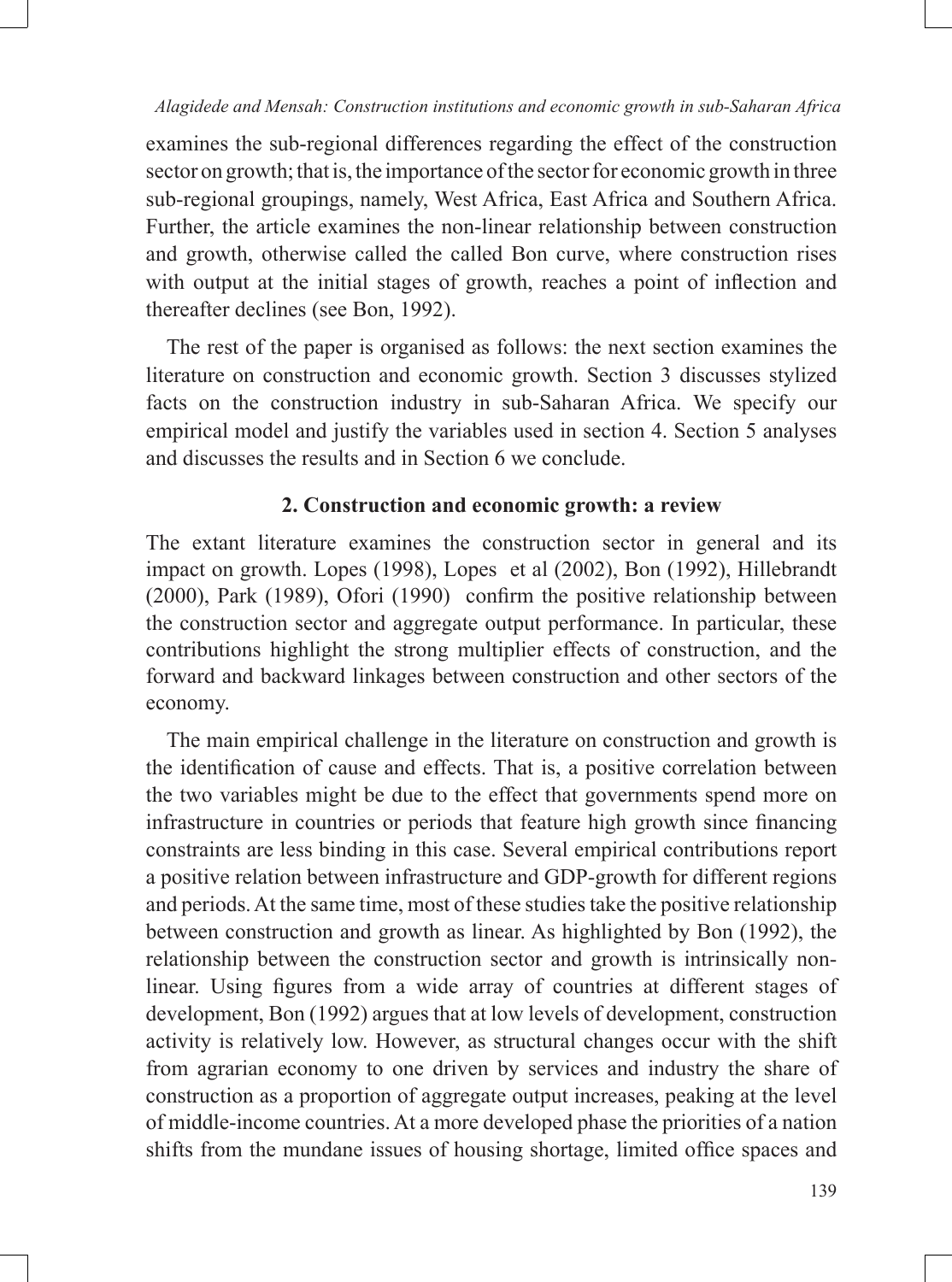water and sewerage problems to matters of social security, thus the share of construction to output declines. This finding, although not well analysed in the literature has formed the basis for subsequent examination of the non-linear relationship between construction and growth. Subsequent studies, *inter alia*, Rameezdeen and Ramachandra (2008), Wong et al (2008), Ruddock and Lopes (2006) attempt to model the construction growth relationship by accounting for non-linearities. Although a significant advance from the early literature a lot of gaps remain, empirically.

Endogeneity in the relationship between construction and growth has not been given much thought in the literature. Does growth give birth to more construction works or it is the construction sector the initiate's growth? Additionally, the role of institutions is not properly interrogated. For a sector like construction, institutional factors are very likely to play a critical role in the tendering and contract award process, design, implementation and execution of projects.

It is costly to undertake construction projects and construction must take place in both formal and informal institutional set ups (Mina, 2010). We thus echo the argument by Esfahani and Ramirez (2003) that institutional capabilities tend to lend credibility and effectiveness to government policy and play important roles in the development process through infrastructure growth. Thus, instead of simply designing infrastructure projects, good thought ought to be given to institutional and organizational reforms. The literature, both empirical and theoretical, has so been very silent on the important role of institutions in construction. Additionally studies such as Esfahani and Ramirez (2003) only broached the topic and left a number of issues hanging.

### **3. Stylized facts on construction sector in SSA countries**

This section presents the stylized facts on the construction industry in SSA countries using data on the share of construction expenditure in GDP over the sample period.

Figure 1 shows the average trend for the construction sector for three country groups: the average for West Africa, East Africa and Southern Africa. The three groupings have been showing a slight upward trend, with the share of construction ranging from 3.5% to 7%. Given the current state of infrastructural development in most SSA countries, this low share is an indication of the unexplored potentials in the sector. Comparing the three groups, we note that construction sector in East Africa is of larger importance than West and Southern Africa groups, as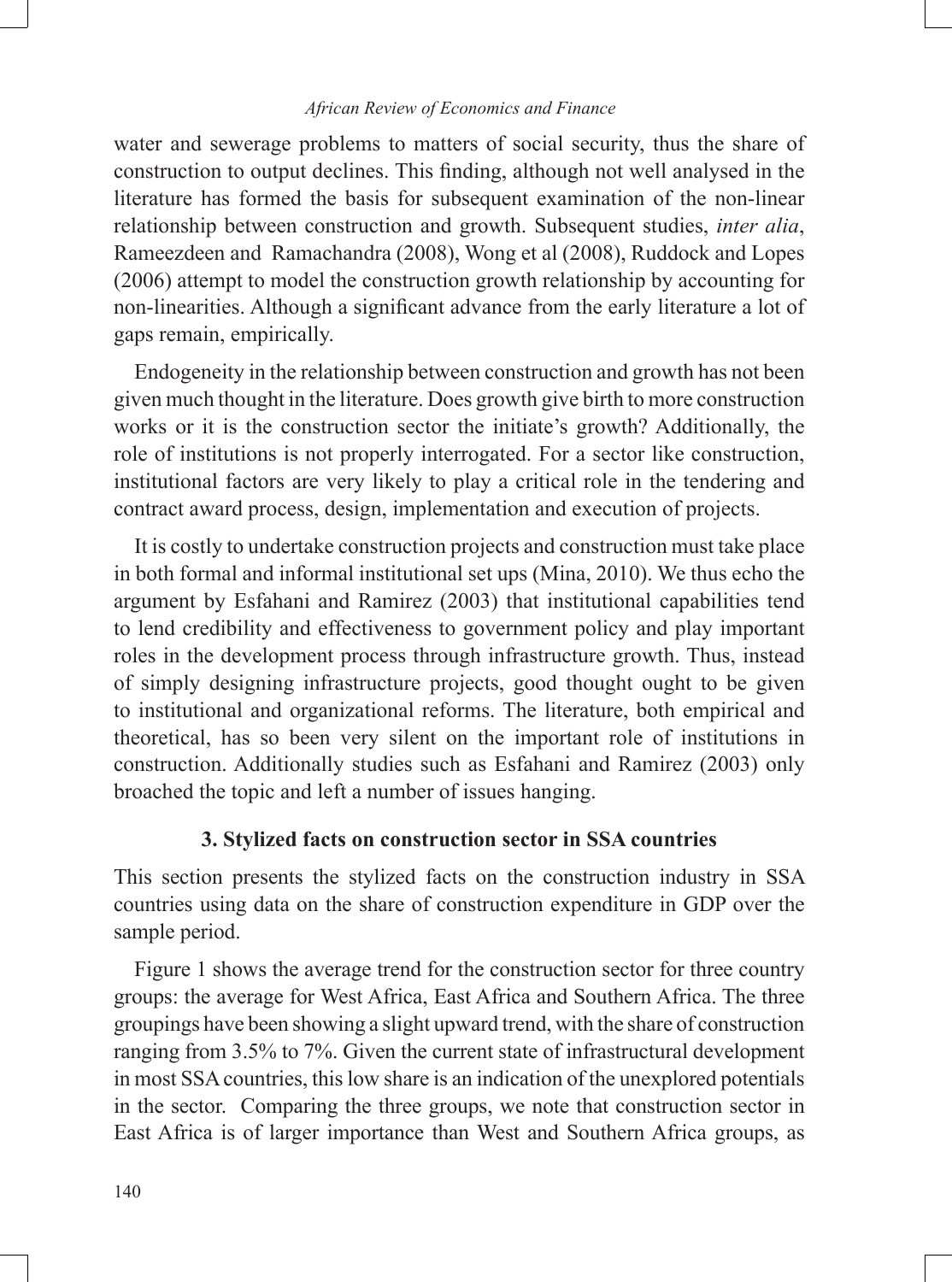it has shown persistent increase and its path is clearly distinguished from the others. During the period 2000 to 2004, the average share declined slightly in the West and Southern African countries while the East Africa group kept the upward momentum. We also note that the trend for West and Southern Africa groups are almost identical during the second half of 2005 to the second half of 2008. The effect of the recent Global Financial Crises is reflected in the steady path for the East African during 2008 to 2009 on the one hand, and the slight decline for the West and Southern African groups during 2009 to 2010 on the other hand. More recently (after 2011), the sector's importance in Southern Africa has surpassed its importance in West Africa.



FIGURE 1: TRENDS IN SHARE OF CONSTRUCTION IN GDP (%) - CROSS-COUNTRY ESTMATES

Figure 2 focuses on the average importance of the construction sector for the individual countries, during three sub periods: 2000 to 2004, 2005 to 2009, and 2010-2013. Compared to the sub-regional groupings, figures shows significant differences for the individual countries in various sub periods. The top four during the period 2000 to 2004 were Ghana (8.12%), Tanzania (7.66%), Lesotho  $(6.46\%)$ , Zambia  $(6.16\%)$ , whereas the bottom four were Mozambique  $(1.95)$ , Madagascar(1.86%), Sierra Leone (1.58%) and Zimbabwe (0.49%). Most of the countries however, experienced slight growth in the average share for the 2005 to 2009 sub period. Turning to the 2010 to 2013 sub period, we can observe a marked increase in the importance of construction sector for the individual countries. Again, the top four remains Ghana (13.80%), Zambia (10.70%), Tanzania (10.05%), Uganda (8.93%), as it was in the previous sub-period. Interestingly, the bottom four now includes Mozambique (2.69%), Sierra Leone (1.96%), Guinea-Bissau (1.64%), Côte d'Ivoire (1.43%), without Zimbabwe trailing as it had done in sub-sequent sub periods. It is also worth noting that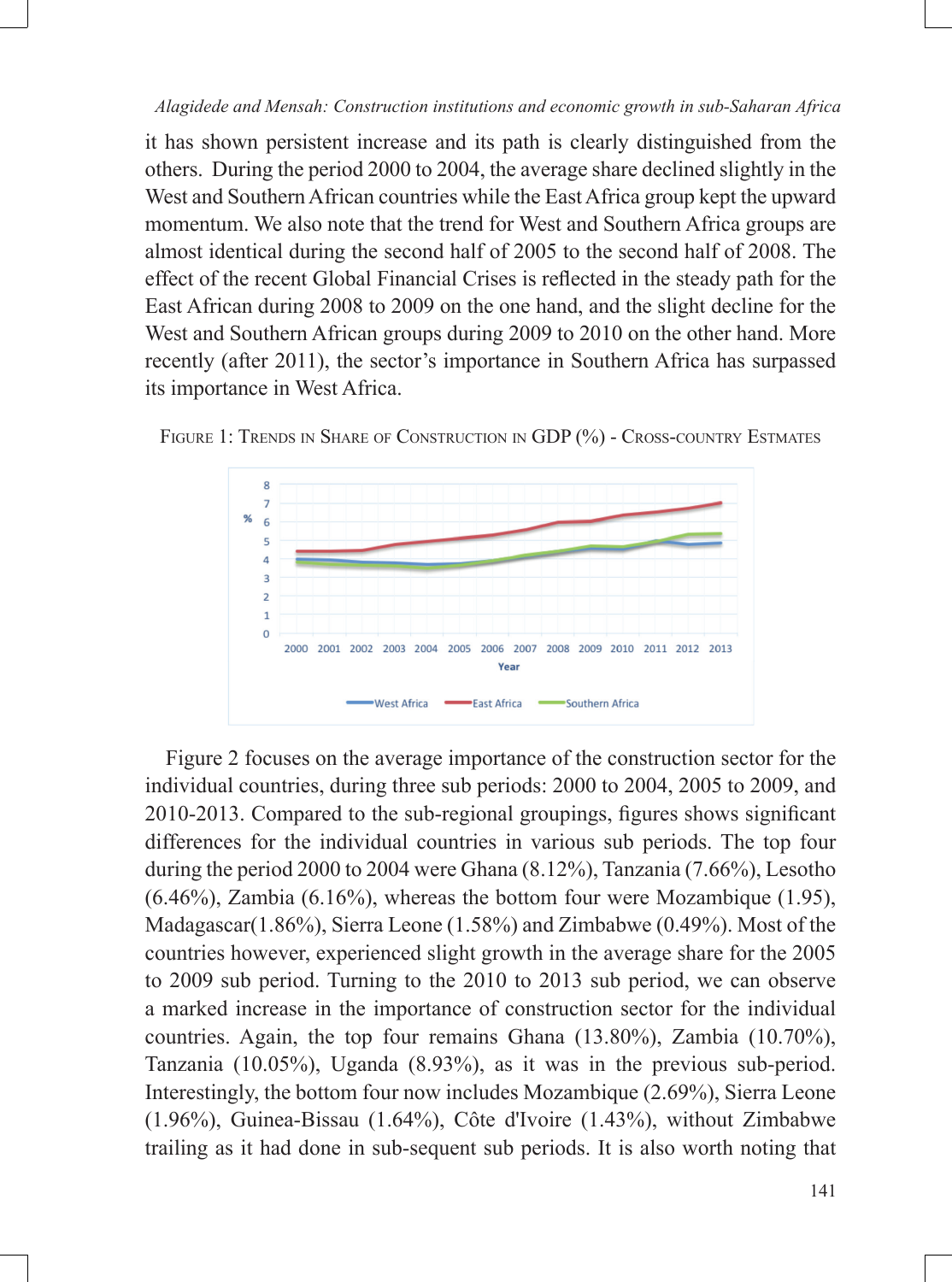other countries experienced slight declines compared to their previous sub period averages. These include Malawi, Mali, Mauritius, and Senegal.



FIGURE 2: SHARE OF CONSTRUCTION IN GDP (%) - COUNTRY AVERAGES

Regarding the differences in the relative importance of the construction industry in the various countries, several plausible factors can be identified: first, differences in construction demand, second, differences in access to credit facilities and third, availability of the required skilled labour, and fourth, differences in institutional and legal quality. These problems are not peculiar to sub-Saharan African countries only but developing countries in general. As noted by Ofori (2006) the construction industry in developing countries face these and other challenges including poor cost and sub-standard work quality; outmoded statutes and codes with poor implementation mechanism; as well as excessive bureaucracy. Given the upward trend in the construction industry for most countries, the question that remains is whether growth in the sector translates into economic growth and whether institutional factors play a role in determining how impactful the sector becomes. We address these questions the in the empirical section.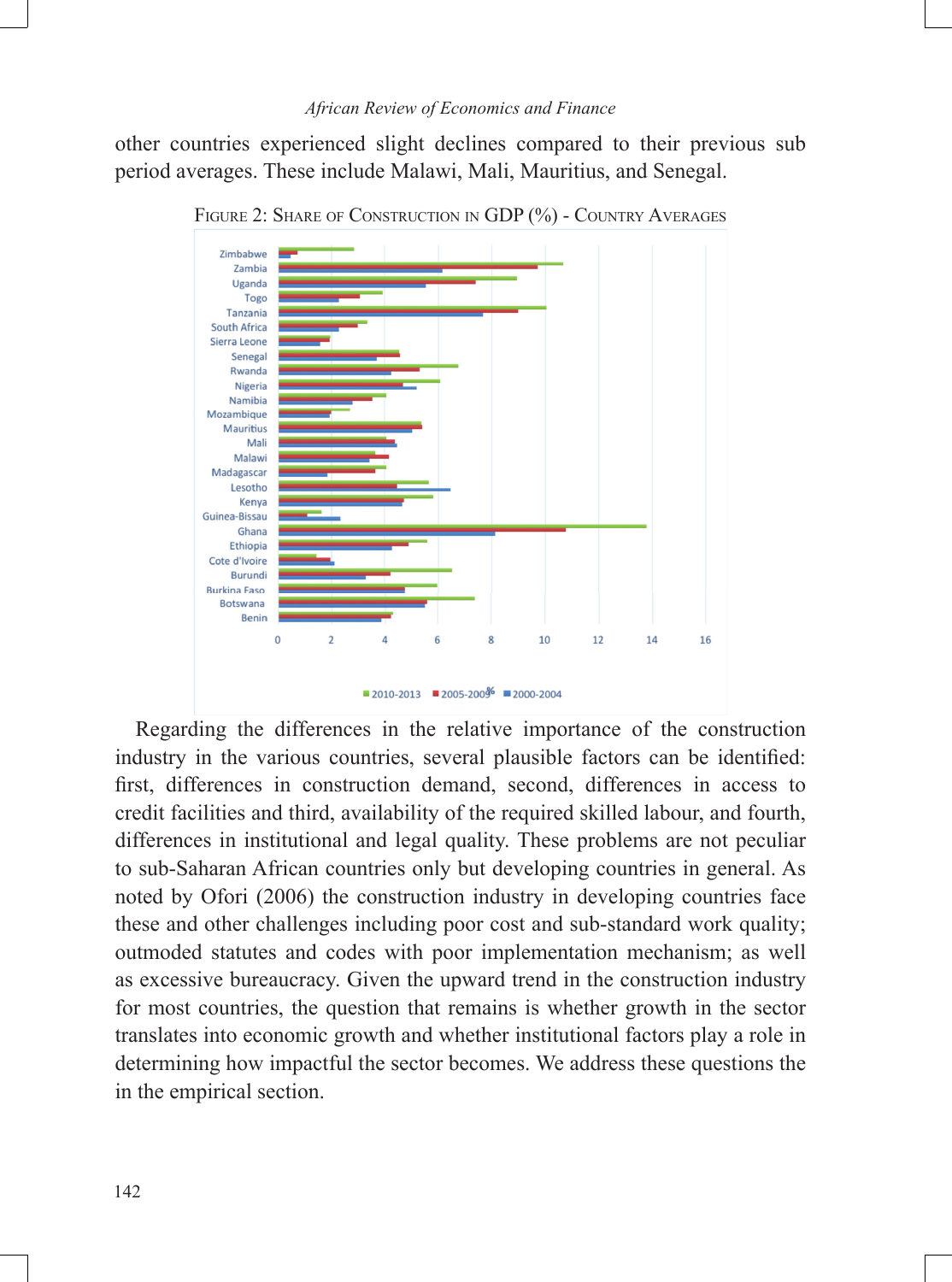#### **4. Methodology**

#### *4.1. Data and empirical models*

The present study uses macroeconomic data of annual frequency covering 2000-2013 for 26 Sub-Saharan African countries, mostly gleaned from various sources but organized for easy accessibility on the Analyse Africa database.<sup>1</sup> We use an extended growth model based on earlier empirical works of Barro (1991, 1996, 2003) and Mankiw *et al.* (1992). Our model specification is as follows;

$$
y_{it} = \beta_0 + \beta_1 y_{it-1} + \beta_2 Con_{it} + \beta_3 Ins_{it} + \beta_4 (Con_{it} x Ins_{it}) + \sum_{j=1}^{N} \vartheta_j X_{it} + \varepsilon_{it} \tag{1}
$$

where  $y_{it}$  is real GDP per capita growth in constant 2005 USD for country *i* in time *t*;  $\varepsilon$ <sub>*it*</sub> represents the error term; *Con<sub>it</sub>* stands for construction, which is measured as the growth rate of the share of construction expenditure in GDP for country *i* at time *t*. Data for the construction variable was collected from the UNCTAD database. A priori, we expect a positive and significant relationship between construction and economic growth.

*Ins<sub>it</sub>* represents institutional variables for country *i* at time *t*. The existing literature provides both theoretical and empirical evidence in support of the fact that good institutions enhance economic growth (Acemoglu *et al*., 2005; Alfaro *et al*., 2004). All things being equal, an improvement in a country's institutional quality should have a positive impact on economic growth. We use five sets of indices as indicators for institutional quality to capture the effect of quality institutions on economic growth and construction activities; these include the Economic Freedom of the World Index as well as its sub-indices, from the Fraser Institute. Overall, this index measures the extent to which a country's institutions are supportive of economic freedom in five broad areas, namely: freedom to trade internationally; legal structure and security of property rights; regulation of credit, labour and business; size of government; and access to sound money. We also collect data on various sub-indices; specifically, Legal Enforcement of Contracts, Protection of Property rights and Bureaucracy cost, all rated on a scale from 0 (worst) to 10 (best) (Gwartney *et al*., 2015). In addition, we proxy the quality of corruption institutions with the Freedom from corruption index, which measures the amount of corruption within a country's economy. The data was obtained from the Heritage Foundation and is rated on a scale of 0 (Worst) to 100 (Best). Since, higher values correspond to higher institutional quality, we expect a positive relation between the various indices and economic growth.

<sup>&</sup>lt;sup>1</sup> The countries are Benin, Botswana, Burkina Faso, Burundi, Côte d'Ivoire, Ethiopia, Ghana, Guinea-Bissau, Kenya, Lesotho, Madagascar, Malawi, Mali, Mauritius, Mozambique, Namibia, Nigeria, Rwanda, Senegal, Sierra Leone, South Africa, Tanzania, Togo, Uganda, Zambia, and Zimbabwe.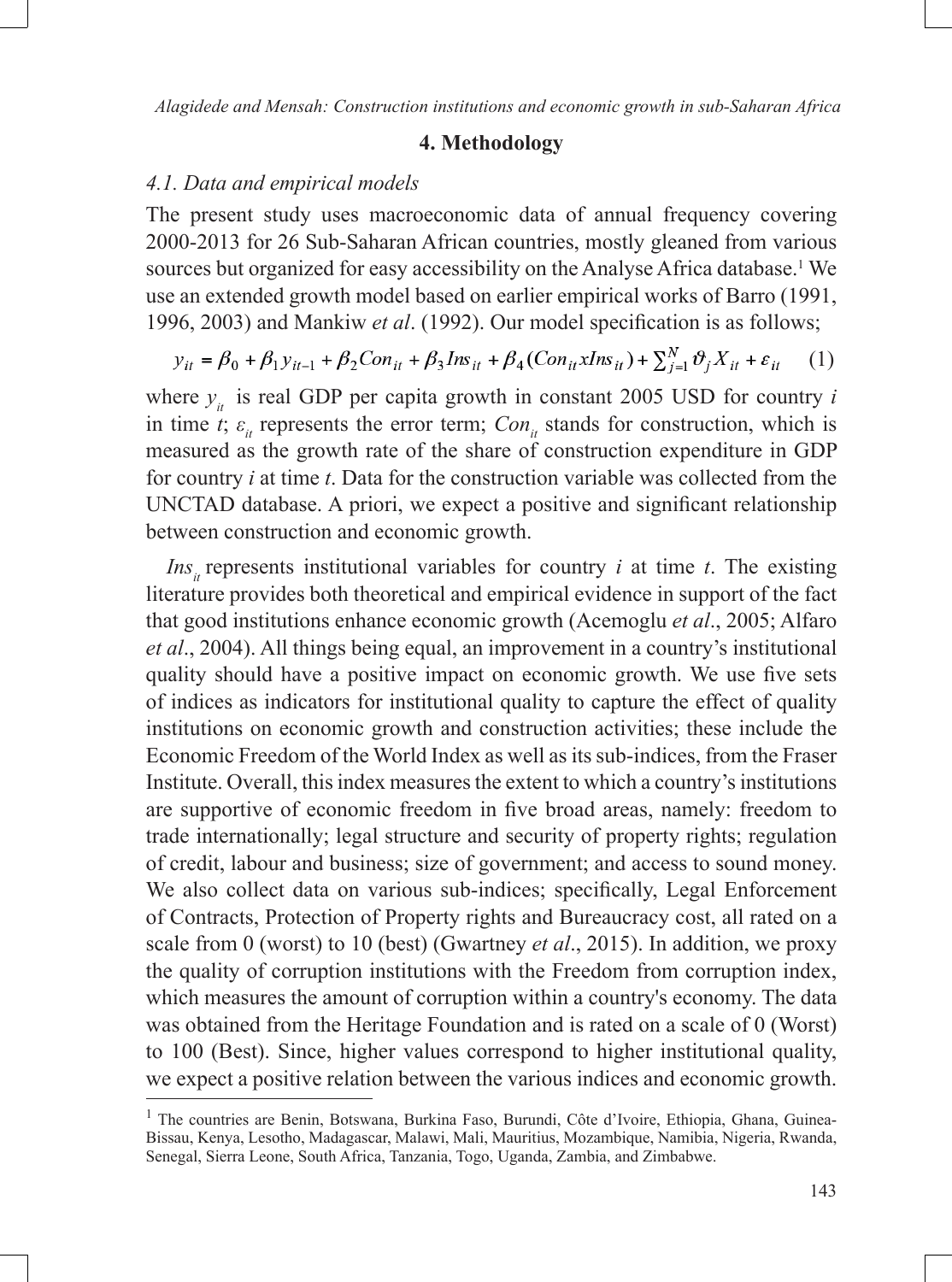$X_{it}$  refers to the set of control variables for country *i* at time *t*. We use a number of control variables, including population, trade openness, savings, inflation and lagged growth rate of real GDP per capita. The data on annual population growth rate is collected from the World Development Indicators and is measured as the exponential rate of midyear population from year *t-1* to *t*. A rapidly increasing population may lead to a continuous decline in capital per worker, which in turn leads to lower productivity and declining growth. Thus, we hypothesize a negative relationship between population growth and economic growth.

The new growth theory postulates that international exchange of goods and services as well as technologies fosters economic growth. This happens mainly through the investment and technology channels. Often, the traded sector tends to be more capital intensive than the non-traded sectors for most economies, thus requiring investment, which comes through opening up to international trade. In addition, imported immediate goods are required in most instances in the production of investment goods (see Baldwin & Seghezza, 1996). Opening up to international trade also comes along with technology spillovers as well economies of scale in research and development (see Romer, 1990; Krugman, 1990; Helpman and Grossman, 1991; Rivera-Batiz and Romer, 1991). We therefore hypothesize a positive relation between trade openness and economic growth. Trade openness is the sum of exports and imports of goods and services measured as a share of GDP. The data is gleaned from the World Development Indicators through the Analyse Africa database (2015).

We also include inflation to capture the influence of macroeconomic instability on the level of growth. The expected sign for inflation is negative, implying that macroeconomic economic instability is detrimental to growth. Savings is measured as gross domestic savings as a percentage of GDP and it is expected to have a positive impact on growth, as postulated by existing growth theories (see Modigliani,1970, 1990; Maddison, 1992; Carroll and Weil, 1994) and following empirical evidence by Agbloyor *et al* (2014). We also include the initial level of per capita GDP growth rate  $(y_{t})$  to capture the rate of convergence (see Barro, 2003).

If quality of institutions complements development projects, then we would expect a significant impact of their combined effect on growth. In view of this, *β4* captures the interactive effect between construction and institutions. The significance of interaction terms implies that the marginal effect of construction on economic growth depends on the level of institutional quality.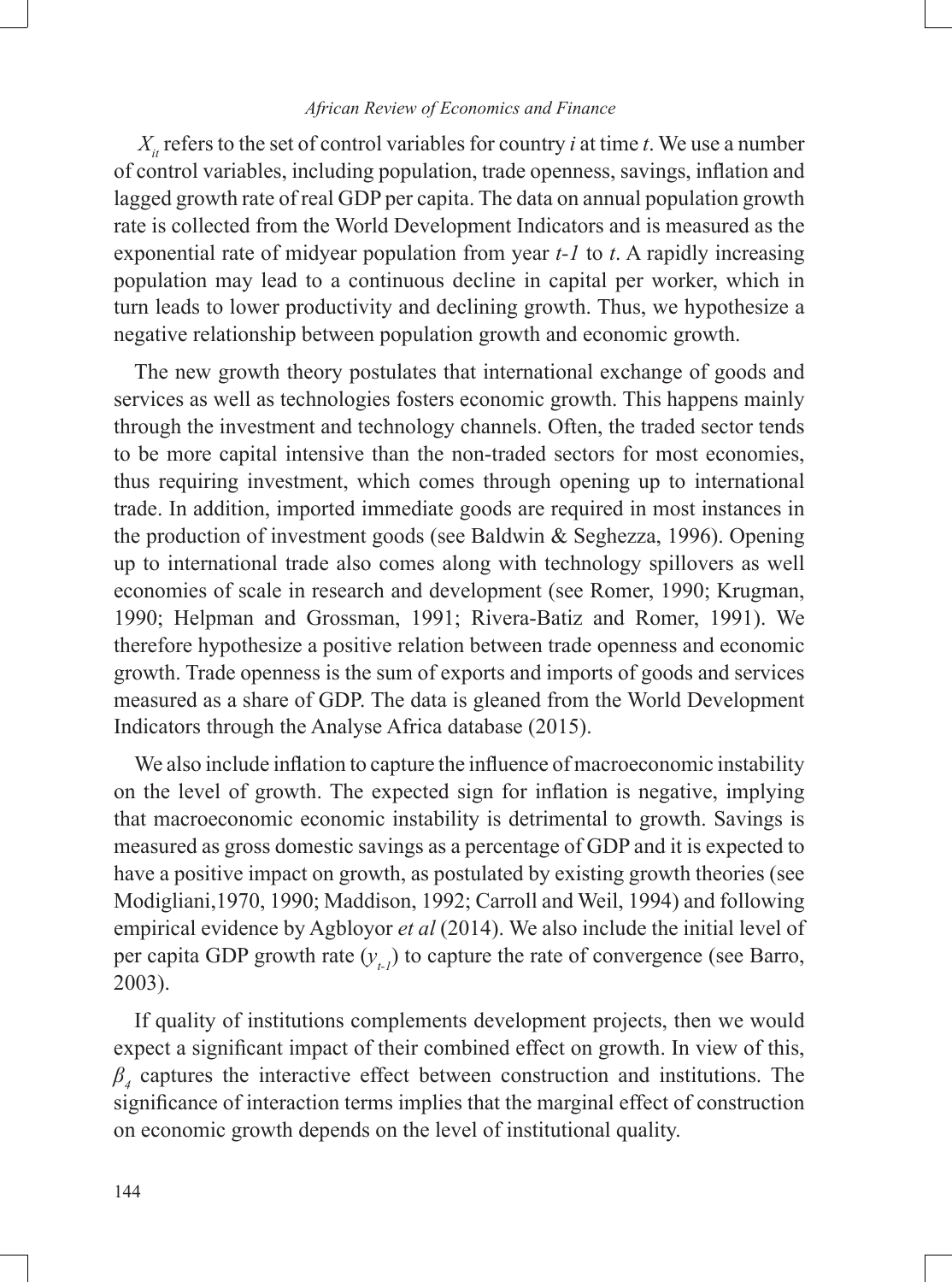# *4.2. GMM dynamic panel estimation methodology*

Researchers often face the problem of endogeneity when estimating the relationship among economic growth, and its determinants. For instance, if high level of investment in construction activities leads to growth, then higher growth might prompt more investment in construction. The literature also presents evidence of a two-way causation between institutions and growth (Chong and Calderon, 2000). To overcome the challenge of endogeneity, previous studies (Esfhani and Ramirez, 2003) make use of the instrumental variable Two Stage Least-Square estimation (2SLS) technique. However, this estimator is not efficient in the presence of heteroscedasticity. We employ a GMM-based estimator, which allows for efficient estimation in the presence of arbitrary heteroscedasticity, as it invokes the orthogonality conditions (Hansen, 2000; Hayashi, 2000). Specifically, we make use of the difference GMM estimator, popularly known as the Arellano-Bond linear dynamic estimator (Arellano and Bond, 1991; Arellano and Bover, 1995). This approach is well suited for the case where we have lagged endogenous variables as instruments and cross-section fixed effects. The Arellano-Bond estimation is expressed as the first difference of Equation 1 as follows;

$$
y_{it} - y_{it-1} = \lambda_1 (y_{it-1} - y_{it-2}) + \lambda_2 (Con_{it} - Con_{it-1}) + \lambda_3 (Ins_{it} - Ins_{it-1}) + \lambda_4 (Cl_{it} - Cl_{it-1}) + \sum_{j=1}^{N} \delta_j (X_{it} - X_{it-1}) + (\varepsilon_{it} - \varepsilon_{it-1}).
$$
  
\n
$$
Cl_{it} = (Con_{it} xIns_{it})
$$
\n(2)

The first difference transformation removes cross-section fixed effects, which may be correlated with the exogenous variables. The cross-section fixed effects do not vary with time, thus can be easily removed through the first difference transformation – failure to remove them could lead to biases in the estimations.

The error term in the first-difference equation (Eq. 2) ( $\varepsilon_i$  -  $\varepsilon_{i+1}$ ) tend to be correlated with  $(y_{i-1} - y_{i-2})$  which may pose endogeneity problems. This problem is however resolved by including the lagged endogenous and exogenous variables as instruments as proposed by Arellano and Bond (1991) and Arellano and Bover (1995). By instrumenting the first-differenced lagged dependent variable in Equation 1 with its past levels (as done by the differenced GMM estimator), we are also able to control for any potential autocorrelation.

In line with the above discussion, this study includes lagged endogenous and exogenous variables as instruments in the difference equation. However, by including lagged endogenous and exogenous variables as instruments, we are only controlling for weak forms of endogeneity. In other words, these variables may not be correlated with the error term, as is required, but could be influenced by the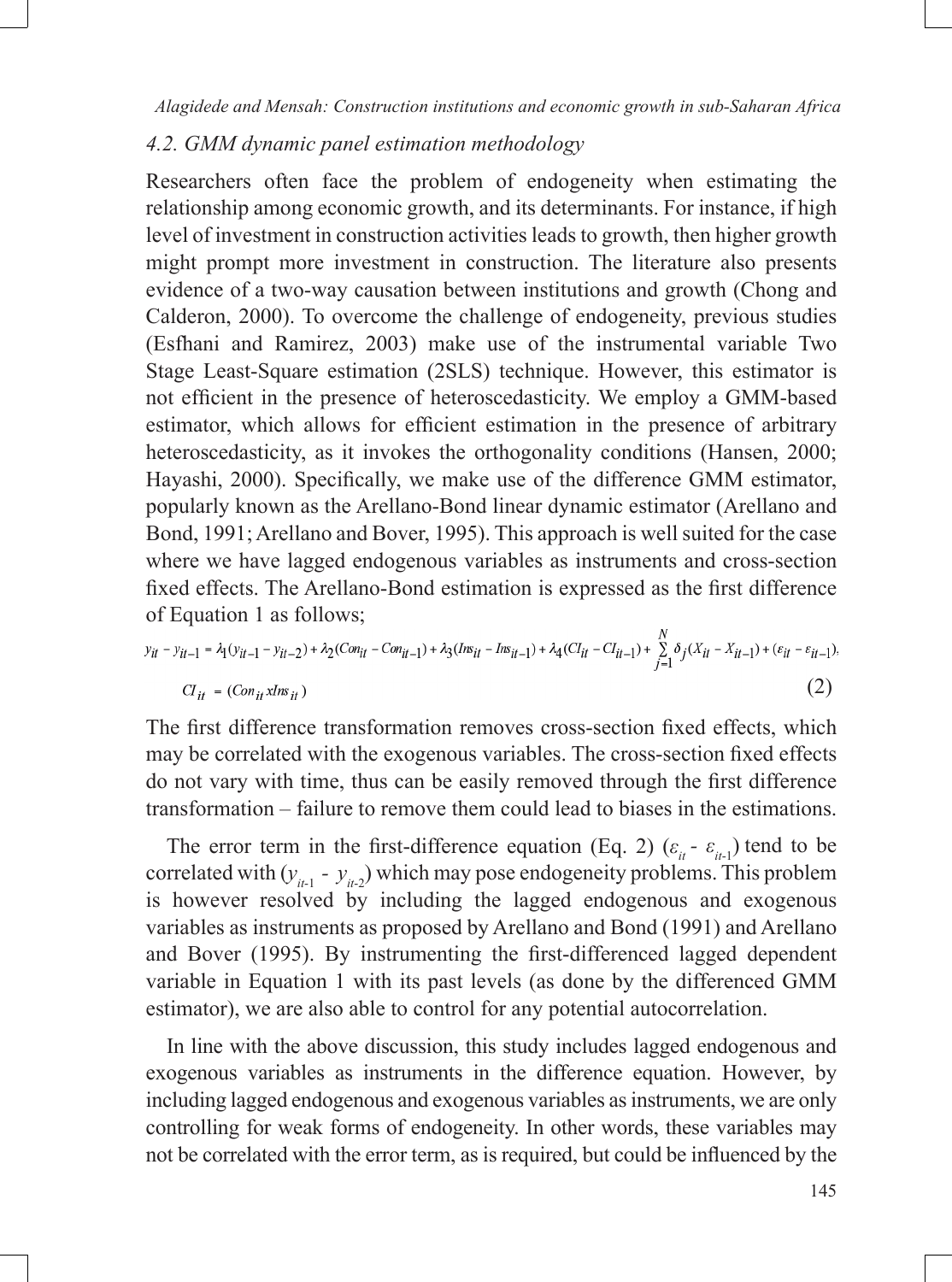dependent variable. Thus, we perform the Sargan/Hansen test of over-identifying restrictions (i.e J-statistic) to test the overall validity of our instruments.2

# **5. Empirical Results**

#### *5.1. Descriptive statistics*

Table 1 presents the descriptive statistics for all the variables used in the estimations. The average level of per capita GDP growth is 5.3%, while the minimum (-12.7) and maximum (55.5%) indicates a wide spread in growth. The growth rate of construction expenditure as a share of GDP shows an average value of 7.3%, which is greater than the growth rate of GDP; the standard deviation is about 15%, suggesting that on average, construction expenditure as a share of GDP deviates from the mean by about 15%. The average scores for economic freedom, legal enforcement of contracts, protection of property rights and bureaucracy cost are 6.2, 3.5, 4.8, and 5.4, respectively. It is worth noting that these institutional measures are rated on a scale from 0 (worst) to 10 (best); hence, the low average rating indicates that institutions in SSA are not strong. Again, the SSA countries record an average score of 29.3 out of 100 for freedom from corruption index. This comes as no surprise considering the systemic corruption that characterizes many countries in the region.

|                                | Mean    | Std. Dev. | Min        | <b>Max</b> | Obs |
|--------------------------------|---------|-----------|------------|------------|-----|
| GDP per capita                 | 5.2600  | 4.9661    | $-12.6509$ | 55.5338    | 364 |
| Construction                   | 7.2460  | 14.7433   | $-52.3390$ | 136.0528   | 338 |
| Economic Freedom Index         | 6.1559  | 0.8245    | 2.9300     | 8.0900     | 346 |
| Legal Enforcement of contracts | 3.4677  | 1.4658    | 0.0000     | 6.2545     | 299 |
| Protection of Property rights  | 4.7542  | 1.4468    | 1.4352     | 8.3677     | 263 |
| Bureaucracy cost               | 5.3720  | 1.2377    | 1.0265     | 8.8519     | 253 |
| Freedom from Corruption        | 29.3109 | 11.8858   | 10.0000    | 64.0000    | 357 |
| <b>Openness</b>                | 70.0770 | 31.0105   | 20.9600    | 209.8900   | 363 |
| Inflation                      | 7.7786  | 6.6643    | $-9.6200$  | 44.3900    | 344 |
| Savings                        | 7.7683  | 14.9596   | $-58.5400$ | 44.7200    | 350 |
| Population                     | 2.3745  | 0.8885    | 0.1100     | 6.6800     | 364 |

Table 1: Descriptive Summary Statistics

*Notes:* The table reports the descriptive summary statistics

 $2$  The Sargan test of over-identifying restrictions is robust when the instrument rank is greater than the number of coefficients estimated in the model.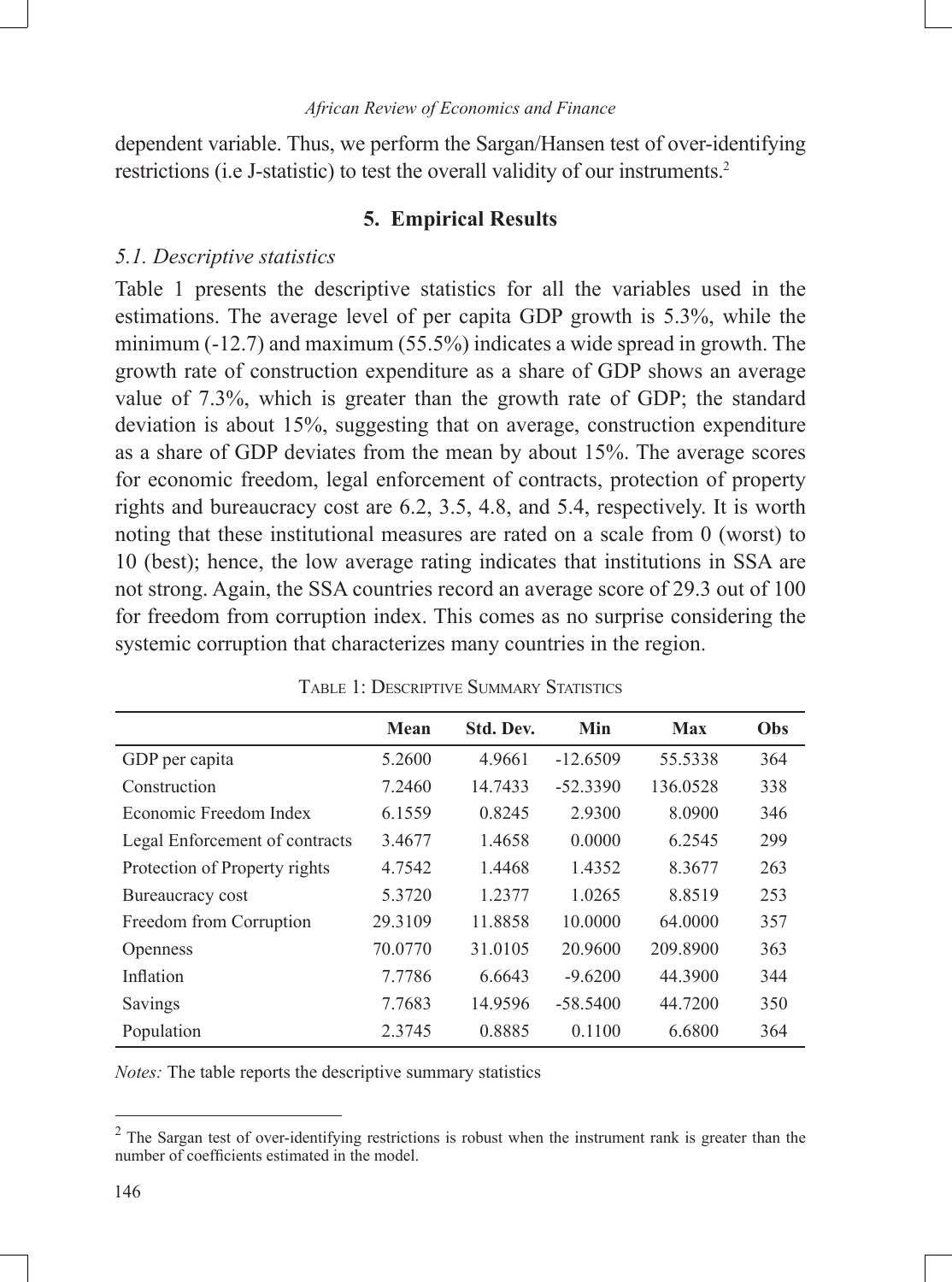The mean level of total trade as a share of GDP is 70.1% (ranges from 20.96% to 209.89%). This is quiet large and indicate that significance of export and import activities to the economies in SSA. The mean level of inflation of 7.8 suggest relative macroeconomic stability for the period covered in this study, although the minimum and maximum (-9.6 and 44.4) suggest wide variations for the respective countries. Average savings is 7.8% and the standard deviation (15.0%) as well as minimum (-58.5%) and maximum values (44.7%) indicate a wide variation across the individual countries. while average annual population growth is 2.4%.

Table 2 shows the correlation matrix. We observe a positive relationship between construction and GDP growth. Regarding the institutional variables, economic freedom, protection or property rights, and freedom from corruption are negatively correlated with growth; legal enforcement of contracts and bureaucracy cost are positively related to economic growth. However, all institutional variables, with the exception of economic freedom and freedom from corruption, show a positive correlation with the growth rate of construction expenditure as a share of GDP. A negative correlation exists between openness and economic growth as well as between savings and growth. Interestingly, inflation shows a positive correlation with economic growth. Similarly, population and growth are positively correlated.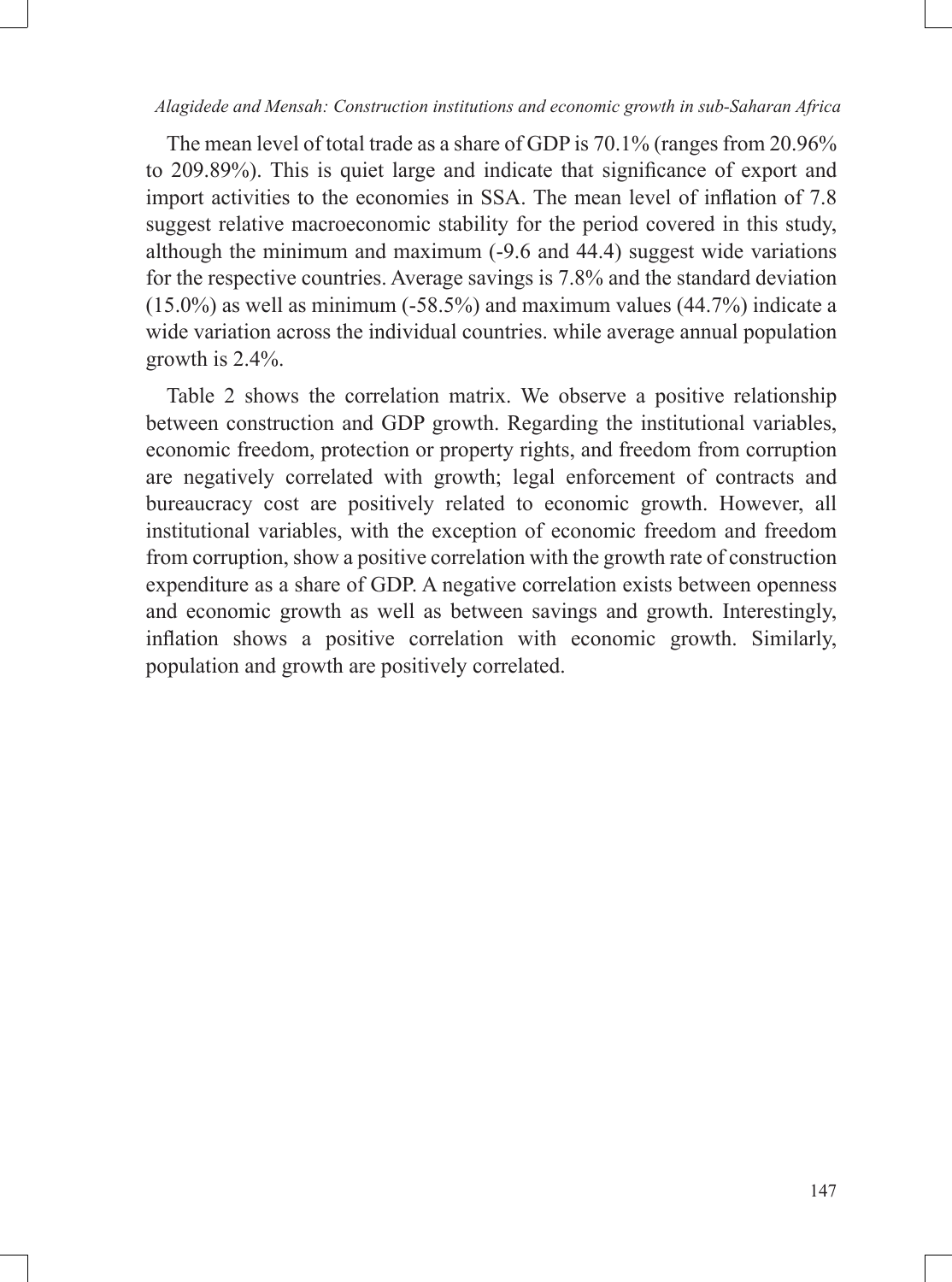| Correlation GDP     |               | Construction | EFI       | LEC       | PPR       | BC        | Corruption Openness Inflation |           |        | Savings   |
|---------------------|---------------|--------------|-----------|-----------|-----------|-----------|-------------------------------|-----------|--------|-----------|
| GDP                 |               |              |           |           |           |           |                               |           |        |           |
| Constraction 0.4008 |               |              |           |           |           |           |                               |           |        |           |
| EFI                 | $-0.2318$     | $-0.0610$    |           |           |           |           |                               |           |        |           |
| LEC                 | 0.0366        | 0.0976       | 0.4422    |           |           |           |                               |           |        |           |
| PPR                 | $-0.1733$     | 0.0163       | 0.5476    | 0.3226    |           |           |                               |           |        |           |
| $_{\rm BC}$         | 0.1027        | 0.0577       | $-0.3019$ | $-0.2675$ | $-0.3656$ |           |                               |           |        |           |
| Corruption          | $-0.2321$     | $-0.0269$    | 0.5245    | 0.2302    | 0.6616    | $-0.2522$ |                               |           |        |           |
| Openness            | $-0.1320$     | $-0.0718$    | 0.1533    | 0.1175    | 0.1739    | 0.0015    | 0.3904                        |           |        |           |
| Inflation           | 0.1465        | 0.0715       | $-0.1119$ | 0.1782    | $-0.0573$ | $-0.0472$ | $-0.1109$                     | $-0.0717$ |        |           |
| Savings             | $-0.0182$     | $-0.0549$    | 0.3366    | 0.1347    | 0.3296    | $-0.2070$ | 0.3024                        | $-0.3952$ | 0.0154 |           |
| Population          | 0.1829 0.0927 |              | $-0.4205$ | $-0.2777$ | $-0.5248$ | 0.2451    | $-0.7078$                     | $-0.7385$ | 0.1250 | $-0.0308$ |

TABLE 2: CORRELATION MATRIX Table 2: Correlation Matrix

LEC: Legal Enforcement of contracts; PPR: Protection of Property rights; BC: Bureaucracy cost; Corruption: Freedom from corruption index; LEC: Legal Enforcement of contracts; PPR: Protection of Property rights; BC: Bureaucracy cost; Corruption: Freedom from corruption index; Openness: Total trade as a share of GDP; Savings: Gross domestic savings a percentage of GDP; Population: Annual population growth rate Openness: Total trade as a share of GDP; Savings: Gross domestic savings a percentage of GDP; Population: Annual population growth rate

# *African Review of Economics and Finance*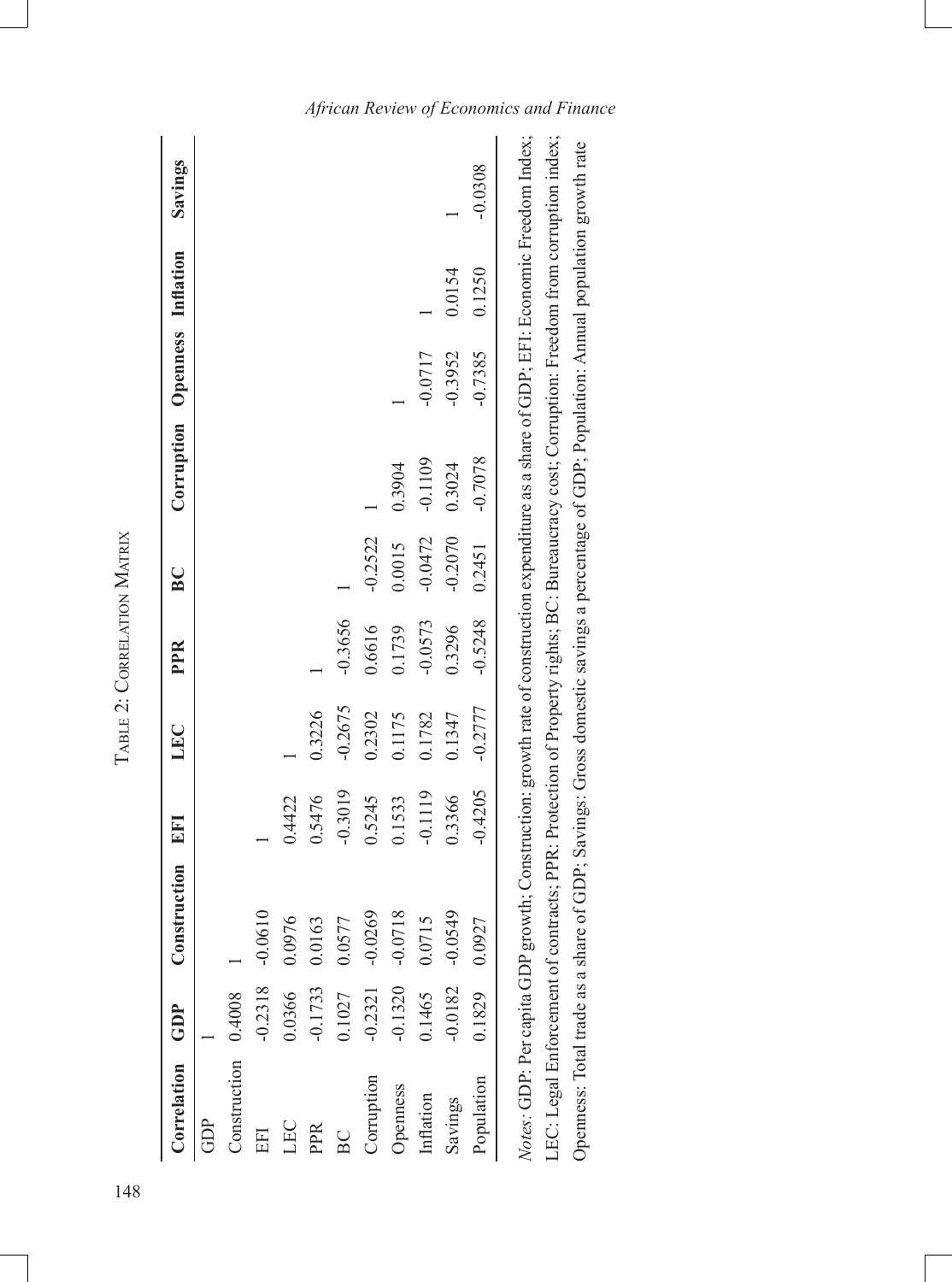# *5.2. Panel GMM Regression Results*

This section summarizes the results of estimating Equation 2 using the dataset described in section 4.

# *5.2.1. Construction, institutions and growth*

This section throws light on the nexus between construction activities and economic growth. In SSA Table 3 reports GMM results of 10 different specifications of the effect of construction and institutions on growth. The construction variable enters the model with a lag, considering the fact that construction activities do not have a contemporaneous association with economic growth, but rather takes sometime before reflecting in economic growth. Specifications 1-5 are based on Equation 2 (without interacting tem), which mainly looks at the effects of construction and the individual institutional variables on growth. Specification 6 to 8 includes an interaction term for construction with the various regional groupings (i.e. West Africa, East Africa, and Southern Africa). These are the baseline results, which will be compared to subsequent analysis with the interaction term. The reported J-statistic is simply the Sargan statistic and since the instrument rank is greater than the number of estimated coefficients in the various models, we proceed to construct the Sargan test of over-identifying restrictions, under the null hypothesis that the over-identifying restrictions are valid. The test statistic is distributed as χ(*p - k*), where *p* is the instrument rank and *k* is the number of estimated coefficients. The *p*-values (>0.05) confirms the validity of our instrumentation approach.

With the exception of model 4, the estimation results in Table 3 provide an overwhelming support for the hypothesis that growth in the construction sector may have a positive impact on growth – between 0.028% and 0.086%. Specifically, model 2 suggests that a 1% increase in construction expenditure is associated with an increase of 0.086% in output growth. Model 3 also suggest an output growth of 0.082% in response to a 1% increase in construction expenditure. This is an affirmation of the urgent need for massive infrastructural development, which is lacking in most SSA countries. Regarding the regional differences, model 6, 7 and 8 shows that the effect of construction on growth in the West African Sub-region is  $0.0869$  ( $p$ -value <0.05) while that of East Africa and Southern Africa are  $0.2811(p$ -value <0.05) and  $0.0833(p$ -value >0.05), respectively. This suggest that effect of the construction sector on growth is much stronger in the East African sub-region (in line with Figure 1), weaker in West African and insignificant in Southern parts. In sum, the results reveal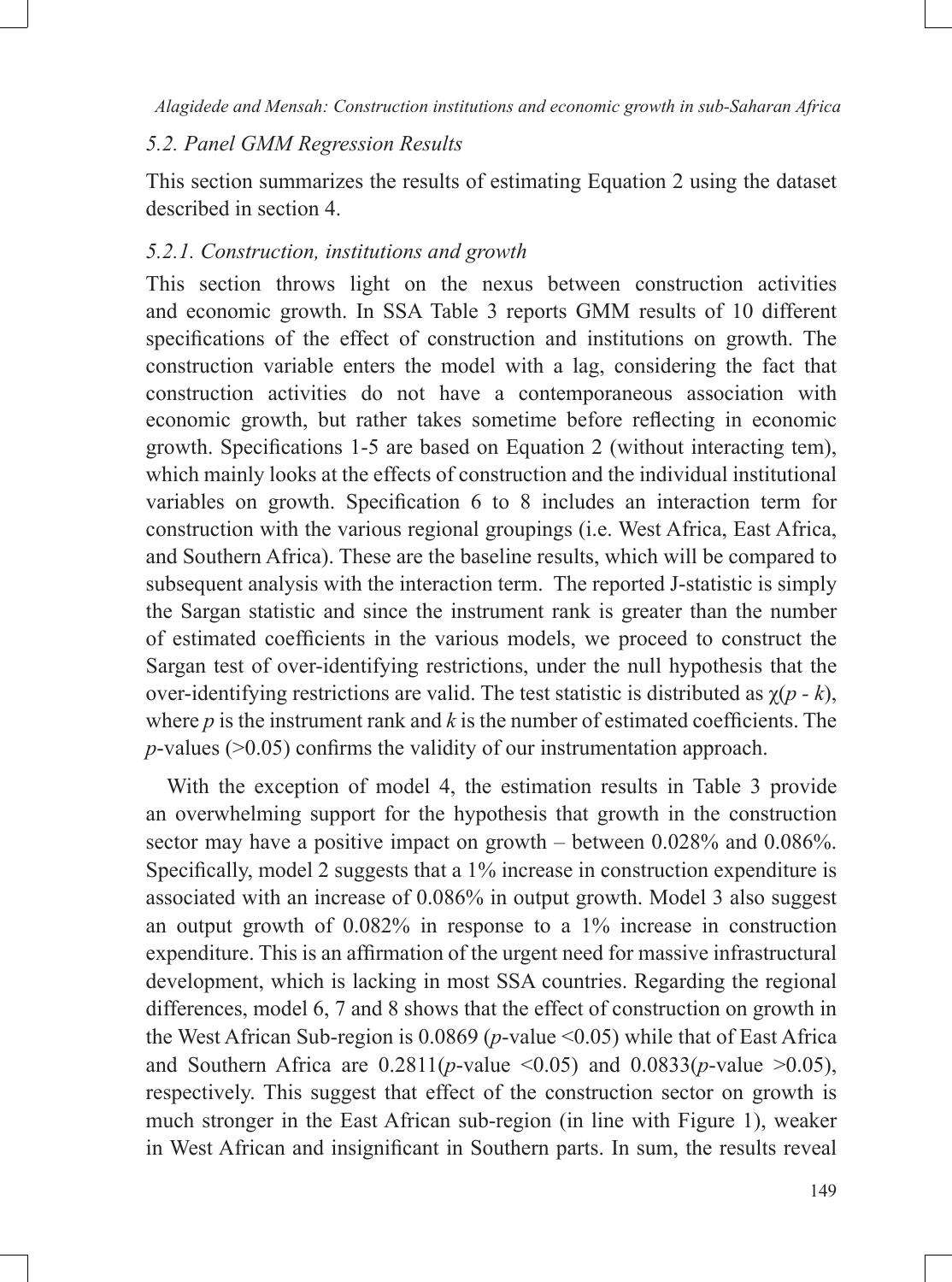that construction has a positive effect on growth. Our finding corroborates the positive impact of construction on growth found in earlier studies like Lopes (1998), Lopes *et al* (2002), Bon (1992), Hillebrandt (2000), Park (1989), Ofori (1990). More recently, Hong (2014) also found that investment in the real estate sector has a strong impact on growth in the short term.

Our model specifications also include variables capturing the ability of SSA institutions to guarantee economic freedom, ability of the legal system to guarantee contract enforcement and protect of propriety rights, as well as institutional mechanism that ensure bureaucratic efficiency and freedom from corruption. We find that the present quality of most institutions in SSA countries (economic freedom, protection of property rights and bureaucracy cost) tends to have a negative and statistically significant effect on GDP per capita growth, which is contrary to our expectation (see model 1, 3, and 4). A plausible explanation is that the quality of institutions alone may not enhance growth in isolation in SSA countries. It is also instructive to note that the current institutional ratings for most of the countries in the sample are very low.

For instance, the average rating for economic freedom, legal enforcement of contracts, protection of property rights, and bureaucracy cost are 6.2, 3.5, 4.8, and 5.4, respectively, out of 10 (see Table 2). Thus, while theory suggests that quality institutions are growth enhancing, that effect is yet to be felt in SSA countries. This in contrast to Osman *et al* (2012) who finds that institutional factors such as effective regulatory system, improved contract enforcement system, property rights protection, are indispensable conditions for long-run economic development of SSA countries. That notwithstanding, we find that the lesser countries are perceived to be corrupt, the better their growth outcomes, as shown by the positive coefficients for corruption perception index in model 5.

Regarding the other control variables, we observe that the effect of openness is positive and significant in most of the models; hence, the more SSA countries are open to international trade, the more the benefit in terms of growth. We also find that inflation, which by intuition represents the level of macroeconomic stability, has negative effect and significant effect for some of the models. With respect to savings, we find a negative and significant effect only in model 5 and 10. Population shows an insignificant effect in most of the models; the only exception is model 1 where it shows a positive effect.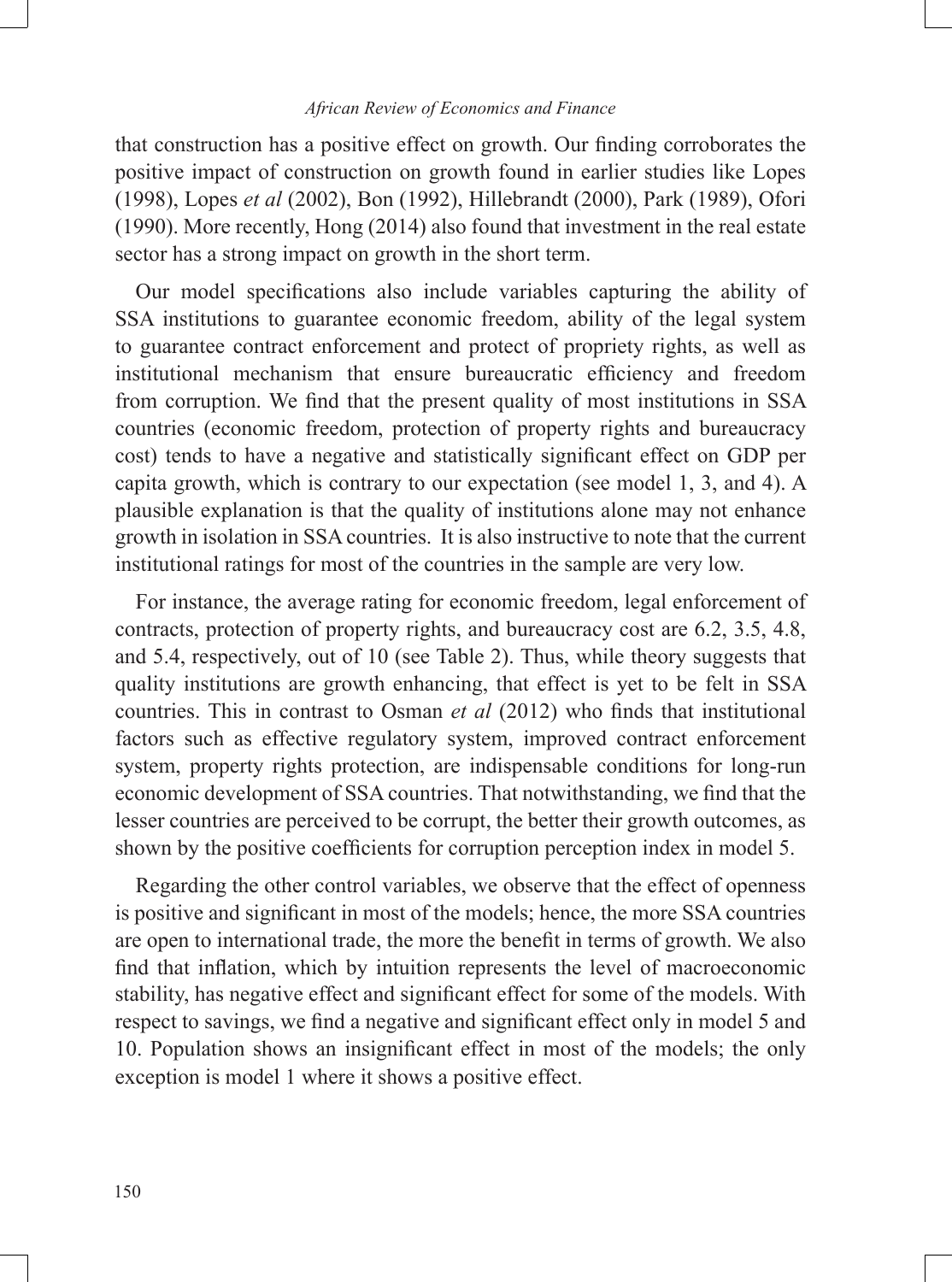|                          | (1)                                | (2)                             | (3)                               | (4)                                | (5)                                | (6)                                | (7)                             | (8)                             |
|--------------------------|------------------------------------|---------------------------------|-----------------------------------|------------------------------------|------------------------------------|------------------------------------|---------------------------------|---------------------------------|
| $GDP(-1)$                | 0.0816<br>(0.0582)                 | $-0.0073$<br>(0.0723)           | 0.0876<br>(0.1076)                | 0.0899 <sup>b</sup><br>(0.0375)    | 0.0997 <sup>b</sup><br>(0.0391)    | $0.1410^{b}$<br>(0.0627)           | 0.1353c<br>(0.0811)             | 0.0748<br>(0.0856)              |
| $Cons(-1)$               | $0.0444^a$<br>(0.0159)             | 0.0857 <sup>b</sup><br>(0.0336) | $0.0823$ <sup>a</sup><br>(0.0176) | 0.0212<br>(0.0136)                 | $0.0281^{\rm a}$<br>(0.0096)       |                                    |                                 |                                 |
| Cons*WA                  |                                    |                                 |                                   |                                    |                                    | 0.0869 <sup>b</sup><br>(0.0359)    |                                 |                                 |
| Cons*EA                  |                                    |                                 |                                   |                                    |                                    |                                    | $0.2811^{b}$<br>(0.1389)        |                                 |
| Cons*SA                  |                                    |                                 |                                   |                                    |                                    |                                    |                                 | 0.0833<br>(0.0676)              |
| <b>EFR</b>               | $-1.6476$<br>(0.7143)              |                                 |                                   |                                    |                                    |                                    |                                 |                                 |
| <b>LEC</b>               |                                    | $-1.1421$<br>(1.1940)           |                                   |                                    |                                    |                                    |                                 |                                 |
| PPR                      |                                    |                                 | $-0.4196c$<br>(0.2350)            |                                    |                                    |                                    |                                 |                                 |
| BC                       |                                    |                                 |                                   | $-0.4330$ <sup>a</sup><br>(0.0733) |                                    |                                    |                                 |                                 |
| Corruption               |                                    |                                 |                                   |                                    | $0.0339$ b<br>(0.0170)             |                                    |                                 |                                 |
| Openness                 | 0.1649a<br>(0.0551)                | 0.1159a<br>(0.0379)             | $0.0985^{b}$<br>(0.0418)          | $0.0640$ <sup>a</sup><br>(0.0208)  | $0.0781$ <sup>a</sup><br>(0.0283)  | $0.1510^a$<br>(0.0284)             | 0.1607 <sup>b</sup><br>(0.0683) | 0.1659 <sup>b</sup><br>(0.0718) |
| Inflation                | $-0.1194$ <sup>a</sup><br>(0.0451) | $-0.0383$<br>(0.0573)           | $-0.0657$<br>(0.0822)             | $-0.0537$<br>(0.0556)              | $-0.1022b$<br>(0.0394)             | $-0.1463$ <sup>a</sup><br>(0.0454) | $-0.1428c$<br>(0.0793)          | $-0.1229c$<br>(0.0684)          |
| <b>GDS</b>               | 0.0065<br>(0.0628)                 | $-0.0696$<br>(0.0887)           | $-0.0097$<br>(0.0791)             | 0.0234<br>(0.0386)                 | $-0.0504$ <sup>a</sup><br>(0.0170) | $-0.0053$<br>(0.0694)              | $-0.0345$<br>(0.1492)           | $-0.0842$<br>(0.1189)           |
| Population               | 4.5989 <sup>a</sup><br>(1.4940)    | 0.7684<br>(1.6626)              | 4.2276<br>(3.8907)                | $-0.7400$<br>(0.9783)              | $-0.6469$<br>(0.9674)              | 1.0671<br>(0.9277)                 | 0.7905<br>(1.9431)              | 3.8959 <sup>a</sup><br>(1.0632) |
| Obs                      | 243                                | 222                             | 183                               | 179                                | 252                                | 235                                | 257                             | 257                             |
| Countries                | 26                                 | 26                              | 26                                | 26                                 | 26                                 | 26                                 | 26                              | 26                              |
| Instrument<br>rank       | 25                                 | 25                              | 23                                | 22                                 | 25                                 | 25                                 | 25                              | 25                              |
| J-statistic              | 17.4821                            | 15.4530                         | 20.0097                           | 14.2777                            | 17.3540                            | 18.72403                           | 15.50301                        | 19.32124                        |
| $Prob(J -$<br>statistic) | 0.4902                             | 0.6307                          | 0.2198                            | 0.5046                             | 0.4989                             | 0.474664                           | 0.690136                        | 0.43641                         |

Table 3: Construction, Institutions and Growth

*Notes:* GDP: Per capita GDP growth; Cons: growth rate of construction expenditure as a share of GDP; Corruption: Freedom from corruption index; Openness: Total trade as a share of GDP; GDS: Gross domestic savings a percentage of GDP; Population: Annual population growth rate. Model 6 interacts construction with West African dummy, Model 7 interacts construction with East African Dummy, Model 8 interacts construction with Southern African Dummy. a, b, and c denotes significance at 1%, 5% and 10%, respectively.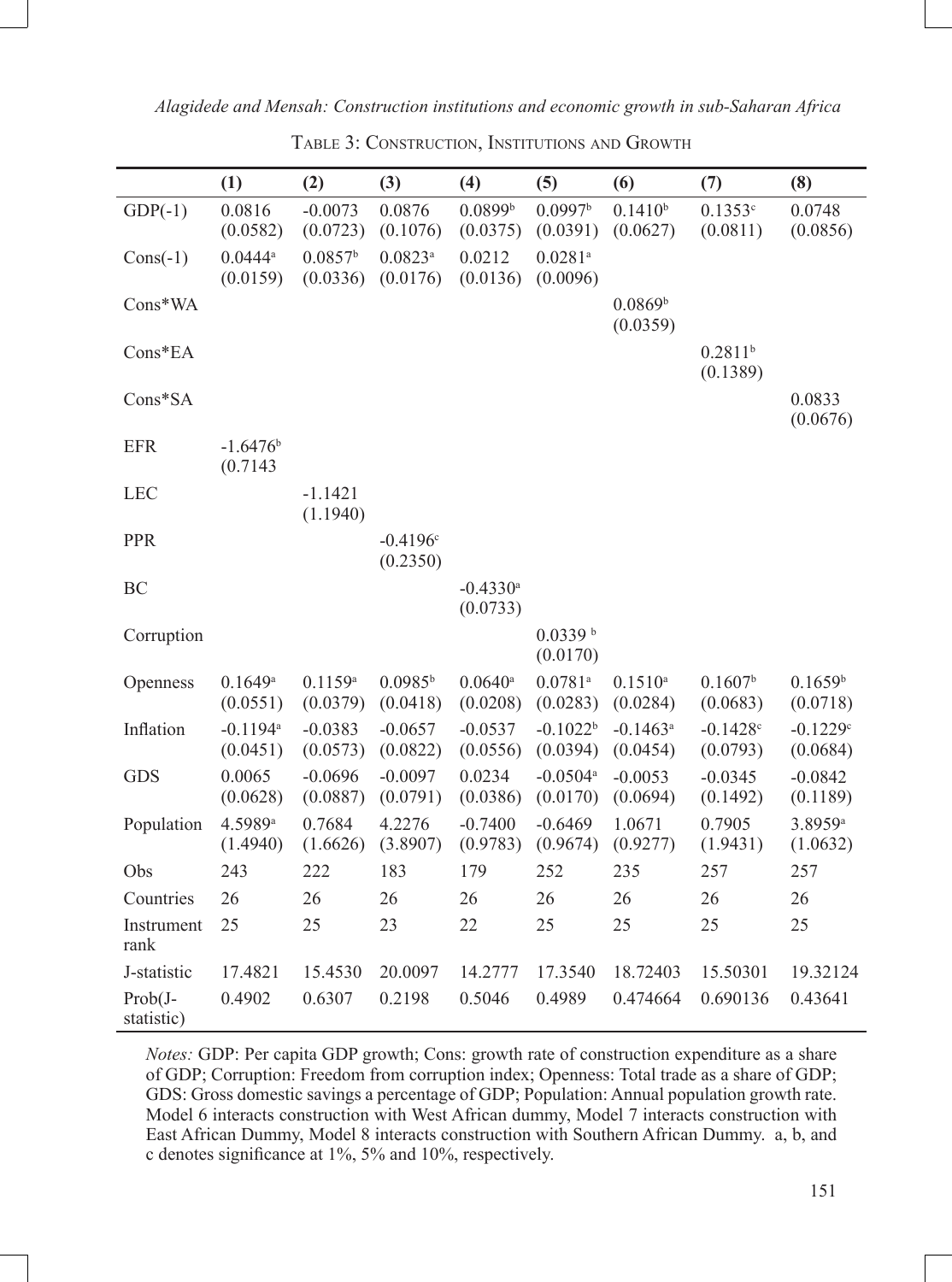#### *5.2.2. Moderating role of institutions*

As the previous section captures the marginal impact of construction and institutions on growth, this section considers the moderating role of institutions in the construction-growth nexus. We are particularly interested in knowing whether the quality of institutions affects growth by influencing construction activities. Thus, following the specification in Equation 2, we include an interaction term between the various institutional variables and the share of construction in GDP, as reported in Table 4. As before, the large p-values for the J-statistics confirm the validity of our instrumentation approach.

Model 1b includes an interaction term of construction and economic freedom and shows a positive effect on growth. Specifically, interacting the share of construction in GDP with the economic freedom leads to growth of 0.011%. The interaction term of construction and protection of property rights, as shown in model 3b, also has a positive and significant impact on growth. That is, carrying out construction activities in an environment where property rights are protected could lead to marginal growth of 0.021%. In model 4b, we interact construction and institutions that curb the cost of bureaucracy and find that it influences growth positively – a 1% increase raises growth by 0.096%. Similarly, an interaction between a less corrupt environment and construction may cause growth to increase by 0.002%. We do not find a significant impact from the interaction of construction and legal enforcement of contracts. One important implication of these findings is that having good institutions may bolster the effect of construction services on economic growth, thus creating an additional impact. For instance, having less bureaucracy would mean that approvals for construction projects do not suffer delay. Likewise, a less corrupt system would ensure that the scarce resources for infrastructure development are not channelled into bribing officials but rather committed fully to ensure quality infrastructural outcomes. In essence, having capable institutions is an essential condition for effective infrastructural growth. In other words, institutional capabilities play a key role in the development process by aiding in the effective realization of the benefits from infrastructural growth, as echoed by Esfahani and Ramirez (2003).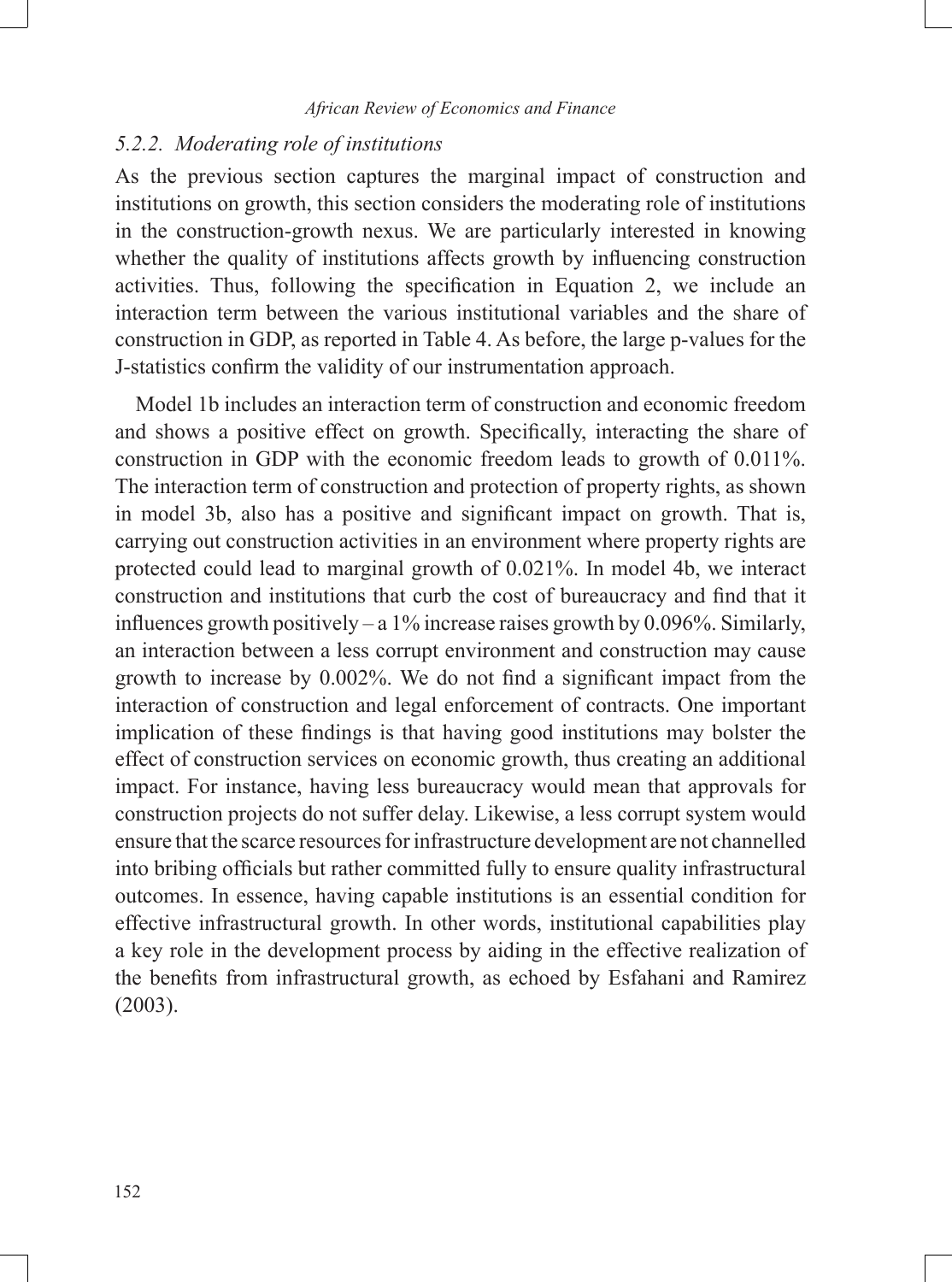| Alagidede and Mensah: Construction institutions and economic growth in sub-Saharan Africa |  |
|-------------------------------------------------------------------------------------------|--|
|                                                                                           |  |

|                                      | (1b)                  | (2b)                            | (3b)                               | (4b)                               | (5b)                               |
|--------------------------------------|-----------------------|---------------------------------|------------------------------------|------------------------------------|------------------------------------|
| $GDP(-1)$                            | $-0.0160$<br>(0.0461) | 0.0918<br>(0.0558)              | 0.0411<br>(0.0874)                 | $-0.0846$<br>(0.0728)              | 0.0860 <sup>b</sup><br>(0.0423)    |
| Construction(-1)                     | 0.0519c<br>(0.0299)   | 0.0397 <sup>b</sup><br>(0.0182) | 0.0582 <sup>b</sup><br>(0.0229)    | $-0.4819$ <sup>a</sup><br>(0.0915) | $0.0348^{b}$<br>(0.0154)           |
| Economic<br>Freedom Index            | $-0.8631$<br>(0.8682) |                                 |                                    |                                    |                                    |
| Legal<br>Enforcement of<br>contracts |                       | $-1.1317$<br>(1.2207)           |                                    |                                    |                                    |
| Protection of<br>Property rights     |                       |                                 | $-0.6956$ <sup>a</sup><br>(0.1875) |                                    |                                    |
| Bureaucracy cost                     |                       |                                 |                                    | $-0.9329a$<br>(0.2331)             |                                    |
| Corruption                           |                       |                                 |                                    |                                    | 0.0109<br>(0.0218)                 |
| Interaction term                     | 0.0109a<br>(0.0039)   | 0.0108<br>(0.0070)              | $0.0213^a$<br>(0.0070)             | $0.0956$ <sup>a</sup><br>(0.0195)  | 0.0022 <sup>b</sup><br>(0.0009)    |
| Openness                             | 0.1028<br>(0.0301)    | $0.1004^a$<br>(0.0371)          | 0.0695 <sup>b</sup><br>(0.0343)    | $0.1015^a$<br>(0.0365)             | 0.0688c<br>(0.0354)                |
| Inflation                            | $-0.0983$<br>(0.0872) | $-0.1315^{b}$<br>(0.0528)       | $-0.0995c$<br>(0.0585)             | 0.0030<br>(0.0623)                 | $-0.1100b$<br>(0.0537)             |
| <b>Gross Domestic</b><br>Savings     | $-0.0290$<br>(0.0487) | 0.0649<br>(0.1508)              | $-0.0725$<br>(0.0638)              | 0.0102<br>(0.0619)                 | $-0.0913$ <sup>a</sup><br>(0.0299) |
| Population                           | 0.8733<br>(1.7662)    | $-0.9477$<br>(0.8092)           | 0.0786<br>(2.9671)                 | 3.6873<br>(2.9415)                 | $-0.5986$<br>(0.9426)              |
| Observations                         | 243                   | 222                             | 183                                | 179                                | 252                                |
| No. of Countries                     | 26                    | 26                              | 26                                 | 26                                 | 26                                 |
| Instrument rank                      | 25                    | 25                              | 23                                 | 22                                 | 25                                 |
| J-statistic                          | 14.0410               | 15.2752                         | 20.9787                            | 12.3684                            | 17.6174                            |
| Prob(J-statistic)                    | 0.6642                | 0.5757                          | 0.1375                             | 0.5767                             | 0.4134                             |

Table 4: Construction and Growth: The Role of Institutions

*Notes:* GDP: Per capita GDP growth; Construction: growth rate of construction expenditure as a share of GDP; Corruption: Freedom from corruption index; Openness: Total trade as a share of GDP; Savings: Gross domestic savings a percentage of GDP; Population: Annual population growth rate. Model 6 interacts construction with Economic freedom index, Model 7 interacts construction with legal enforcement of contracts, Model 8 interacts construction with protection of property rights, Model 9 interacts construction with bureaucracy cost and Model 10 interacts construction with freedom from corruption index.

a, b, and c denotes significance at 1%, 5% and 10%, respectively.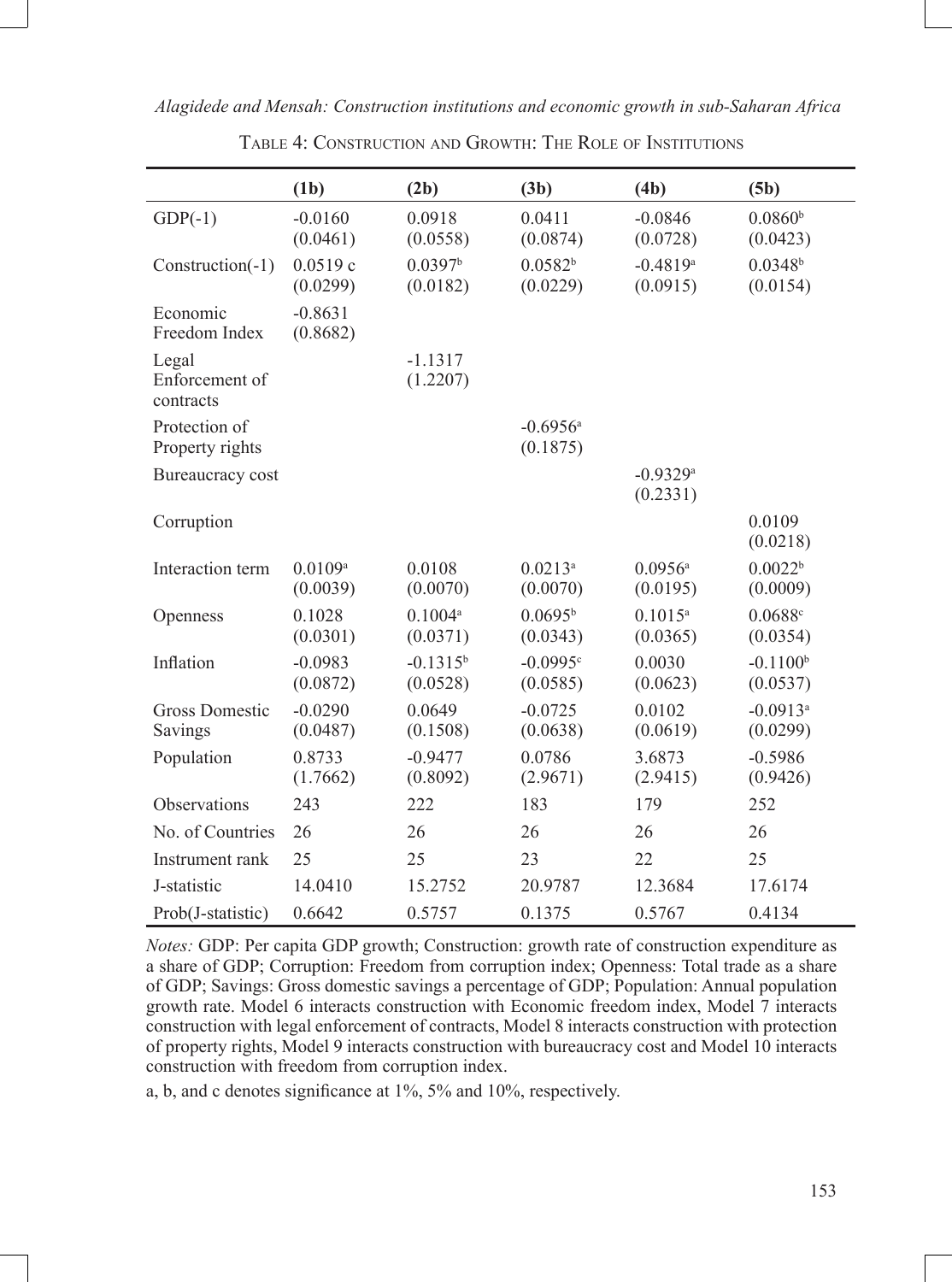Esfhani and Ramirez (2003) attempt to model institutions in their study, however, they stop short of identifying the particular institutional mechanisms responsible for the investment growth relationship. The size of the respective estimated coefficients in Table 4 suggests that the institutional variables are not of equal importance in mediating the construction-growth nexus. According to the results in Table 6, the order of importance is reducing the burden of bureaucracy, protection of property rights, economic freedom and a corruptionfree environment. Developing such institutions to set the rules and norms could help reduce the transaction cost associated with construction activities (Tan, 2002).

Again, openness is positive and significant in models 2b, 3b, 4b and 5b, indicating that growth hinges on the competitiveness of trading sector of the economy. Models 2b, 3b and 5b show that inflation, the proxy for macroeconomic instability, has a negative and significant impact on growth. Openness would generally have a positive impact on growth while a high level of macroeconomic instability would generally affect growth negatively. The sign for openness and inflation do not diverge from these expectations, in most cases. The sign for gross domestic savings however remain negative in model 5b and statistically insignificant in all other models. The point estimates for population are surprisingly insignificant in all the models.

#### *5.2.3. Capturing non-linearity*

Bon (1992) argues that the relationship between the construction sector and output growth is intrinsically non-linear, in that construction industry activity begins to decline as a country becomes more developed, thus forming an inverted U-shape. Turning to this assertion, we estimate a model, which includes a quadratic term for construction. The results reported in Table 5 are far from supporting the evidence of a U-shape relationship, as most of the coefficients for the squared construction tend to be insignificant. The few cases of significant coefficients are found in Model 2c (0.0015), Model 4c (0.0025), and Model 10c (0.0014). Yet, the sign of these coefficients are all positive and do not support the U-shape relationship but rather suggest that construction sector is a marginal increasing function with output growth particularly in SSA countries, most of who are still developing. In other words, SSA countries have not reached that stage of development where construction growth becomes trivial. This is contrary to Wong *et al* (2008) who find that for an industrialized city construction investment is a marginal diminishing function with output.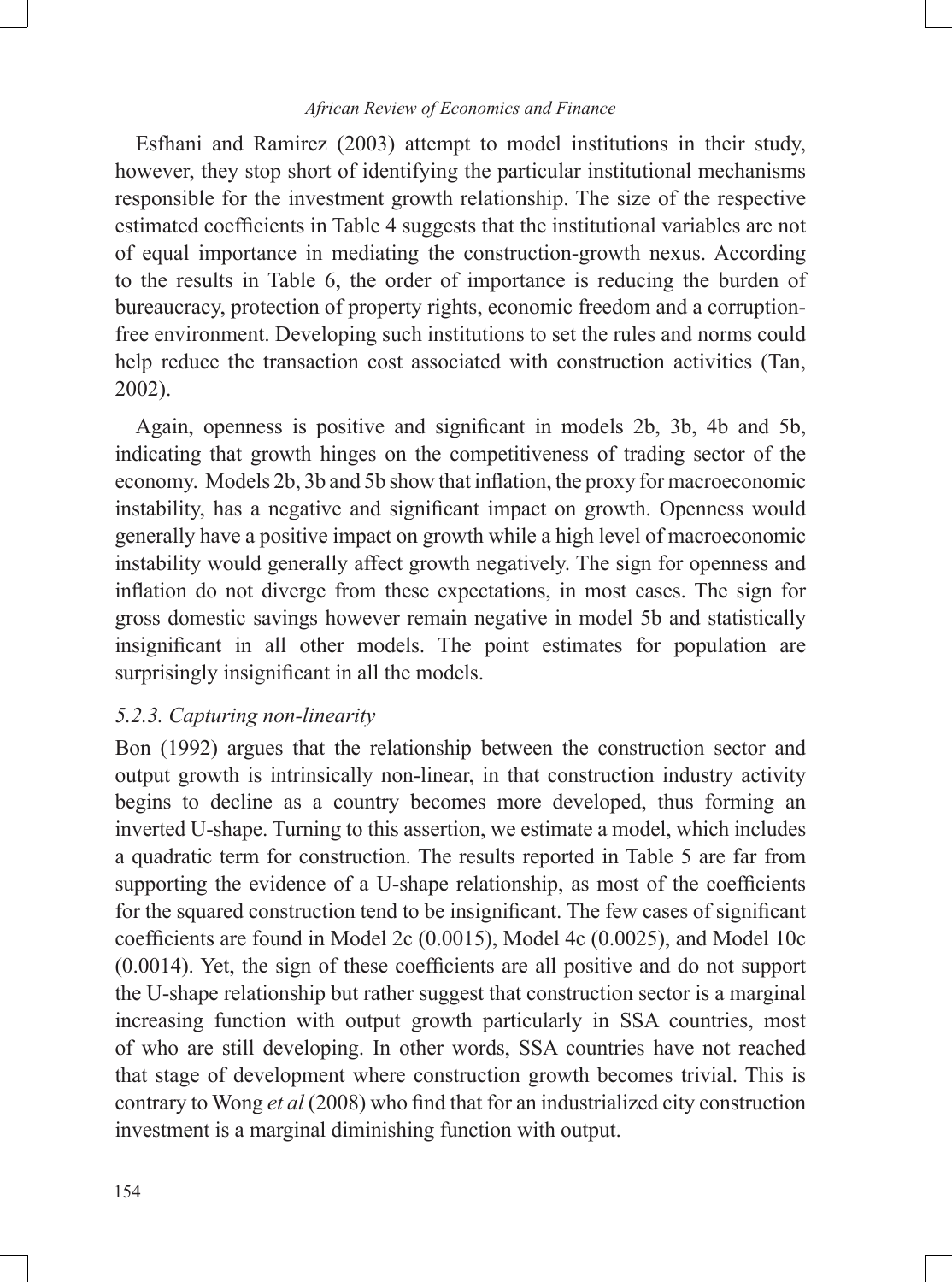# *5.2.4. Robustness checks using construction value added*

So far, we have used the growth rate of the share of construction expenditure in total GDP as our proxy for construction sector. In order to confirm the robustness of the results in the preceding sections, we employ another proxy, value added in construction, defined as the output of the construction industry less the value of intermediate inputs. To this end, we estimate equation 2, using this new proxy for construction. The results are reported in Table 6.

In line with our expectations, construction shows a positive and significant impact on growth in most of the model specifications, the only exceptions being model 7d and 10d. Model 1d suggests that a 1% in construction value added leads to approximately 0.07% growth. We find similar results for model 2d, 3d and 8d. In contrast, the marginal impact of construction on growth is lower for model 5d (0.02%) and insignificant for models 7d and 10d. Taken together, these results show that construction affects growth positively, irrespective of how it is measured. Proceeding to the marginal impact of the institutional variables, model 4d shows that bureaucracy cost has a negative impact on growth, which is an affirmation of the results in Table 4. Similarly, model 10d shows that the more a country is perceived to be free from corruption, the greater it affects growth. We do not find significant impact from the other institutional variables.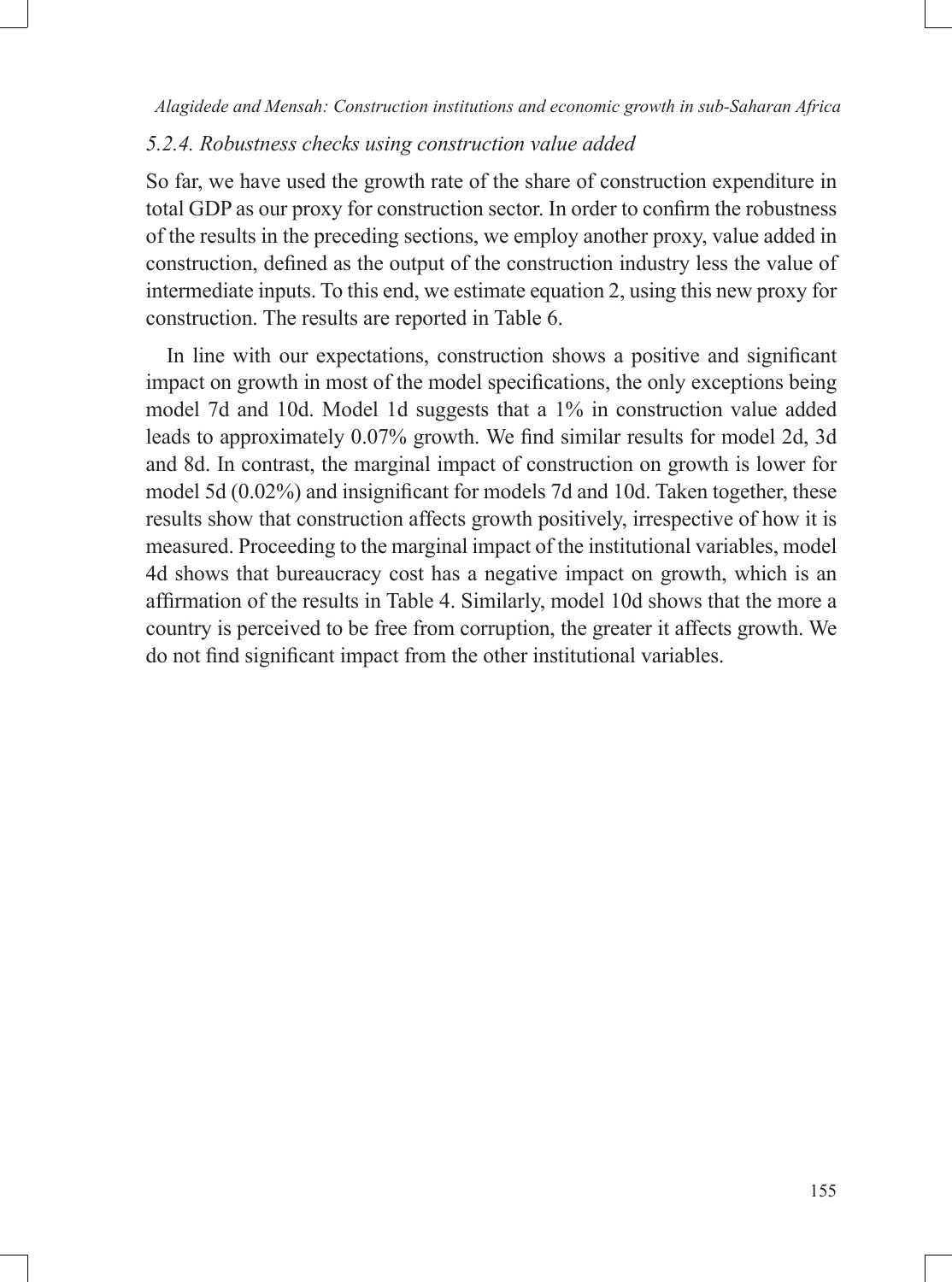| 156 |                                   |                                                                                                                                              |                                                                                                                  |                                                                                                                                               |                                                                                                                            |                                                                                                                  |                                                                                                                 |                                                                                                                                                |                                                                                                                                         |                                                                                                                                      |                                                                                                                                                                      |
|-----|-----------------------------------|----------------------------------------------------------------------------------------------------------------------------------------------|------------------------------------------------------------------------------------------------------------------|-----------------------------------------------------------------------------------------------------------------------------------------------|----------------------------------------------------------------------------------------------------------------------------|------------------------------------------------------------------------------------------------------------------|-----------------------------------------------------------------------------------------------------------------|------------------------------------------------------------------------------------------------------------------------------------------------|-----------------------------------------------------------------------------------------------------------------------------------------|--------------------------------------------------------------------------------------------------------------------------------------|----------------------------------------------------------------------------------------------------------------------------------------------------------------------|
|     |                                   | $\overline{1}$ c)                                                                                                                            | 2c)                                                                                                              | 3c)                                                                                                                                           | $\overline{4c}$                                                                                                            | 5c)                                                                                                              | $\widehat{\infty}$                                                                                              | 7c)                                                                                                                                            | $\hat{8c}$                                                                                                                              | 9c)                                                                                                                                  | 10c                                                                                                                                                                  |
|     | $GDP(-1)$                         |                                                                                                                                              |                                                                                                                  |                                                                                                                                               |                                                                                                                            | $\begin{array}{c} 0.0934\\ 0.0371)\\ 0.0109\\ 0.0109\\ 0.0192\\ 0.0013\\ 0.0008 \end{array}$                     |                                                                                                                 |                                                                                                                                                |                                                                                                                                         |                                                                                                                                      |                                                                                                                                                                      |
|     | Construction(-1)                  | $\begin{array}{c} 0.0255 \\ 0.0986) \\ 0.0602 \text{ } ^{\text{b}} \\ 0.0602 \text{ } ^{\text{b}} \\ 0.0005 \\ 0.0005 \\ 0.0010 \end{array}$ | $\begin{array}{c} 0.0587 \\ (0.0531) \\ 0.0469 \\ 0.0258 \\ 0.0015 \\ 0.0004 \end{array}$                        | $\begin{array}{c} 0.0600 \\ 0.1481) \\ 0.0886 \\ 0.0886 \\ 0.0282 \\ 0.0013 \\ 0.0011 \\ 0.0011 \end{array}$                                  | $-0.0490$<br>$(0.0744)$<br>$0.0487$<br>$0.0358$<br>$0.0025$ <sup>6</sup><br>$0.0013$                                       |                                                                                                                  | $\begin{array}{l} 0.0925 \\ (0.1079) \\ 0.0616 \\ 0.0395 \\ 0.0008 \\ 0.00011 \\ -1.9467 \\ 1.9294 \end{array}$ | $\begin{array}{c} 0.0905\\ (0.0519)\\ (0.03126)\\ 0.0326\\ 0.0008\\ 0.00020 \end{array}$                                                       | $\begin{array}{c} 0.0449 \\ 0.0739) \\ 0.0818 \\ 0.0818 \\ 0.0413 \\ 0.0012 \\ 0.0013 \end{array}$                                      | $-0.0415$<br>$(0.1450)$<br>$0.0896$<br>$0.0475$<br>$-0.0034$<br>$0.0041$                                                             | $\begin{array}{c} 0.0740\, \circ\\ 0.0390\, \vspace{0.0196\, \,0.0197\, \,0.01000\, \,0.00008\, \,0.00008\, \,0.00008\, \,0.000008\, \end{array}$                    |
|     | Construction(-1) <sup>^2</sup>    |                                                                                                                                              |                                                                                                                  |                                                                                                                                               |                                                                                                                            |                                                                                                                  |                                                                                                                 |                                                                                                                                                |                                                                                                                                         |                                                                                                                                      |                                                                                                                                                                      |
|     | Economic Freedom<br>Index         | $-1.6292$<br>1.1195                                                                                                                          |                                                                                                                  |                                                                                                                                               |                                                                                                                            |                                                                                                                  |                                                                                                                 |                                                                                                                                                |                                                                                                                                         |                                                                                                                                      |                                                                                                                                                                      |
|     | Legal Enforcement<br>of contracts |                                                                                                                                              | $-0.6936$<br>0.7836                                                                                              |                                                                                                                                               |                                                                                                                            |                                                                                                                  |                                                                                                                 | $1.0807$<br>1.3381                                                                                                                             |                                                                                                                                         |                                                                                                                                      |                                                                                                                                                                      |
|     | Property rights<br>Protection of  |                                                                                                                                              |                                                                                                                  | $-0.5388^b$<br>0.2257                                                                                                                         |                                                                                                                            |                                                                                                                  |                                                                                                                 |                                                                                                                                                | $-0.6563$ <sup>a</sup><br>0.1834                                                                                                        |                                                                                                                                      |                                                                                                                                                                      |
|     | Bureaucracy cost                  |                                                                                                                                              |                                                                                                                  |                                                                                                                                               | $-0.5198$ <sup>a</sup><br>0.1384                                                                                           |                                                                                                                  |                                                                                                                 |                                                                                                                                                |                                                                                                                                         | $-0.5959$<br>0.1295                                                                                                                  |                                                                                                                                                                      |
|     | Corruption                        |                                                                                                                                              |                                                                                                                  |                                                                                                                                               |                                                                                                                            | $0.0407^b$<br>0.0191                                                                                             |                                                                                                                 |                                                                                                                                                |                                                                                                                                         |                                                                                                                                      | 0.0158                                                                                                                                                               |
|     | Interaction term                  |                                                                                                                                              |                                                                                                                  |                                                                                                                                               |                                                                                                                            |                                                                                                                  | 0.0221                                                                                                          |                                                                                                                                                |                                                                                                                                         |                                                                                                                                      |                                                                                                                                                                      |
|     | Openness                          | $0.1347^b$                                                                                                                                   |                                                                                                                  |                                                                                                                                               |                                                                                                                            |                                                                                                                  |                                                                                                                 | $\begin{array}{l} 0.0119 \\ 0.0084 \\ 0.1025 \\ 0.0396 \\ -0.1331 \\ 0.0582 \\ 0.0568 \\ 0.1346 \\ -0.8987 \\ 0.8575 \\ 0.8575 \\ \end{array}$ | $\begin{array}{l} 0.0229\\0.0078\\0.0494\\0.0530\\0.0830\\0.0830\\0.0830\\0.0830\\0.0050\\0.0760\\1.5072\\1.1464\\183\\183 \end{array}$ | $0.0179$<br>$0.0077$<br>$0.0627$<br>$0.06534$<br>$0.0458$<br>$0.0109$<br>$0.0109$<br>$0.0109$<br>$0.01919$<br>$0.01919$<br>$0.01919$ | $\begin{array}{l} 0.0021\\ 0.0012\\ 0.0564\\ 0.0393\\ 0.004\\ 0.0082\\ 0.00833\\ 0.00333\\ -0.00333\\ -0.0033\\ -0.0004\\ 1.0004\\ 2.52\\ 2.52\\ 2.52\\ \end{array}$ |
|     | Inflation                         |                                                                                                                                              |                                                                                                                  |                                                                                                                                               |                                                                                                                            |                                                                                                                  |                                                                                                                 |                                                                                                                                                |                                                                                                                                         |                                                                                                                                      |                                                                                                                                                                      |
|     | Gross Domestic<br>Savings         | $-0.0426$<br>$0.0549$<br>$0.0143$<br>$0.0578$<br>$2.2745$<br>$1.7044$                                                                        | $\begin{array}{l} 0.1069\\ 0.0286\\ 0.0286\\ -0.0657\\ 0.0576\\ -0.0481\\ 0.0324\\ 1.1446\\ 1.13850 \end{array}$ | $\begin{array}{l} 0.0934 \, {}^{\rm b} \\ 0.0401 \\ -0.0541 \\ 0.0836 \\ -0.0126 \\ -0.0126 \\ 0.0673 \\ 5.0494 \\ 5.0494 \\ 183 \end{array}$ | $\begin{array}{l} 0.1347\\ 0.0497\\ -0.1431\\ 0.0689\\ 0.0689\\ 0.0448\\ 0.0448\\ 4.1286\\ 3.0071\\ 179\\ 179 \end{array}$ | $\begin{array}{l} 0.0598\\0.0353\\-0.0928\\0.0447\\-0.0517\\-0.0517\\-0.053\\0.0250\\-0.5385\\252\\ \end{array}$ | $\begin{array}{l}0.1474\\0.0806\\0.0806\\0.0850\\0.0158\\0.0153\\0.1538\\2.3793\\2.0130\end{array}$             |                                                                                                                                                |                                                                                                                                         |                                                                                                                                      |                                                                                                                                                                      |
|     | Population                        |                                                                                                                                              |                                                                                                                  |                                                                                                                                               |                                                                                                                            |                                                                                                                  |                                                                                                                 |                                                                                                                                                |                                                                                                                                         |                                                                                                                                      |                                                                                                                                                                      |
|     | Observations                      | 217                                                                                                                                          | 222                                                                                                              |                                                                                                                                               |                                                                                                                            |                                                                                                                  |                                                                                                                 |                                                                                                                                                |                                                                                                                                         |                                                                                                                                      |                                                                                                                                                                      |
|     | No. of Countries                  | 26                                                                                                                                           |                                                                                                                  |                                                                                                                                               |                                                                                                                            |                                                                                                                  |                                                                                                                 | $\frac{8}{3}$                                                                                                                                  |                                                                                                                                         |                                                                                                                                      |                                                                                                                                                                      |
|     | Instrument rank                   | 25                                                                                                                                           |                                                                                                                  |                                                                                                                                               |                                                                                                                            |                                                                                                                  |                                                                                                                 |                                                                                                                                                |                                                                                                                                         | $26 \,$                                                                                                                              | $\delta$                                                                                                                                                             |
|     | J-statistic                       | 17.578                                                                                                                                       | 15.917                                                                                                           | 19.151                                                                                                                                        | 14.168<br>0.437                                                                                                            | 17.415<br>0.427                                                                                                  | 13.328<br>0.649                                                                                                 | 15.856                                                                                                                                         | 20.213<br>0.124                                                                                                                         | 10.748<br>0.632                                                                                                                      | 17.696                                                                                                                                                               |
|     | Prob(J-statistic)                 | 0.416                                                                                                                                        | 0.530                                                                                                            | 0.207                                                                                                                                         |                                                                                                                            |                                                                                                                  |                                                                                                                 | 0.463                                                                                                                                          |                                                                                                                                         |                                                                                                                                      | 0.342                                                                                                                                                                |

TABLE 5: CONSTRUCTION AND GROWTH - TESTING FOR NONLINEARITIES Table 5: Construction and Growth - Testing for Nonlinearities

# *African Review of Economics and Finance*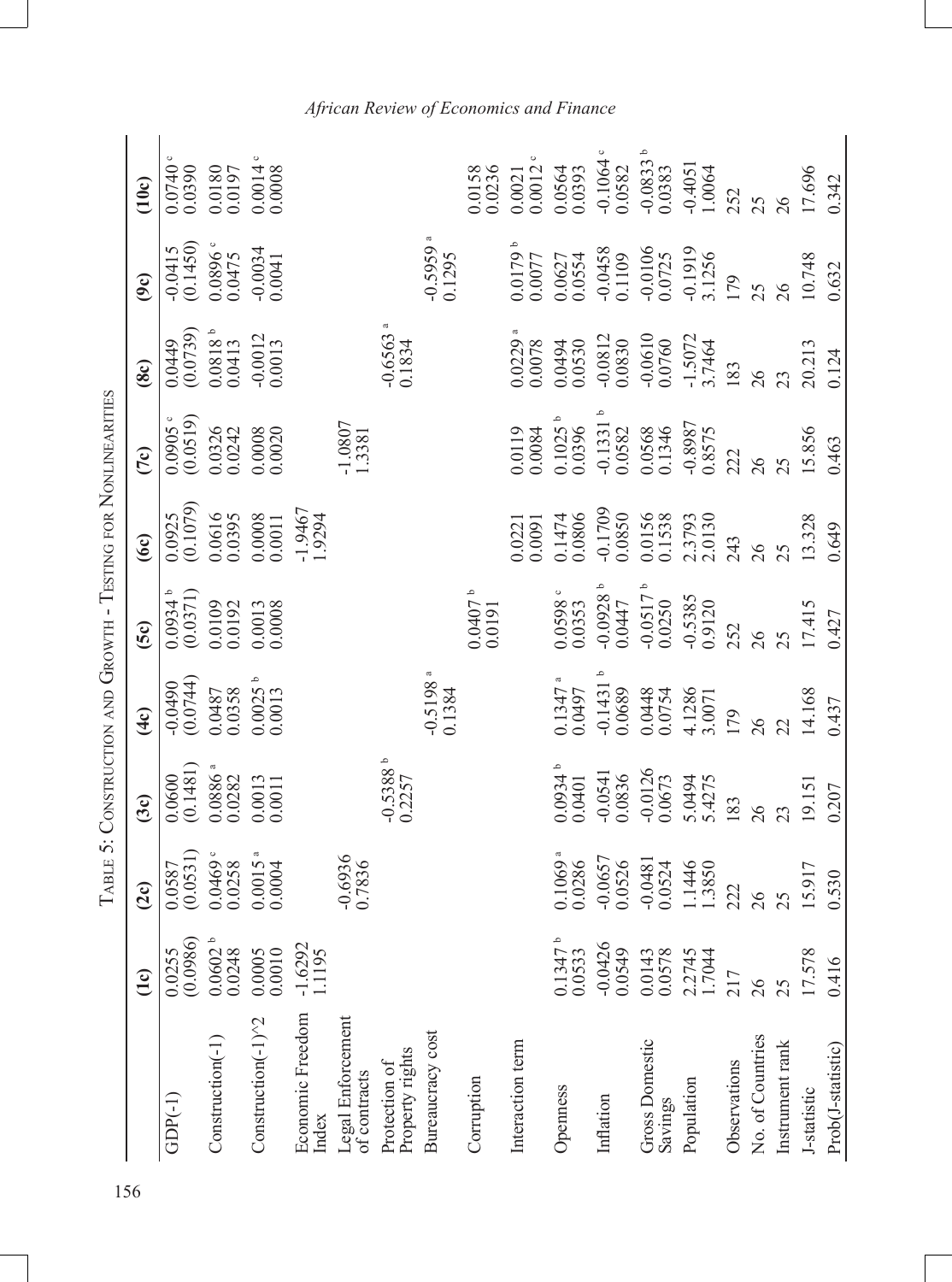|                                                                                                                                                                                                        |                                   | TABLE 6: CONSTRUCTION VALUE ADDED AND GROWTH - ROBUSTNESS CHECKS                                       |                                   |                                    |                                    |                                 |                             |                                   |                                   |                                                                                                           |
|--------------------------------------------------------------------------------------------------------------------------------------------------------------------------------------------------------|-----------------------------------|--------------------------------------------------------------------------------------------------------|-----------------------------------|------------------------------------|------------------------------------|---------------------------------|-----------------------------|-----------------------------------|-----------------------------------|-----------------------------------------------------------------------------------------------------------|
|                                                                                                                                                                                                        | (dd)                              | (2d)                                                                                                   | (3d)                              | (4d)                               | (5d)                               | (6d)                            | (7d)                        | (8d)                              | (9d)                              | (10d)                                                                                                     |
| $GDPG(-1)$                                                                                                                                                                                             | (0.0301)<br>$-0.2160$             | $-0.2359$<br>(0.0747)                                                                                  | (0.0625)<br>$-0.1938$             | (0.1039)<br>0.0255                 | (0.0415)<br>0.0144                 | (0.0418)<br>$-0.2586$           | (0.1148)<br>$-0.3822$       | $-0.2707$<br>(0.0785)             | $-0.2742$<br>(0.0959)             | (0.0675)<br>0.1935                                                                                        |
| <b>Construction Value</b><br>Added                                                                                                                                                                     | $0.0670$ <sup>a</sup><br>(0.0137) | $0.0683$ <sup>a</sup><br>(0.0173)                                                                      | $0.0656$ <sup>a</sup><br>(0.0140) | $0.0217$ $\degree$<br>(0.0110)     | $0.0165^{\circ}$<br>$(0.0073)$     | $0.0573$ $^{\circ}$<br>(0.0326) | (0.0704)<br>0.0943          | $0.0660$ <sup>b</sup><br>(0.0266) | $0.0610^{b}$<br>(0.0285)          | (0.0482)<br>0.0128                                                                                        |
| Economic Freedom<br>Index                                                                                                                                                                              | (1.3467)<br>1.2697                |                                                                                                        |                                   |                                    |                                    | (1.8681)<br>0.1213              |                             |                                   |                                   |                                                                                                           |
| Legal Enforcement<br>of contracts                                                                                                                                                                      |                                   | (2.1386)<br>$-3.4748$                                                                                  |                                   |                                    |                                    |                                 | $-3.6518$<br>(3.2696)       |                                   |                                   |                                                                                                           |
| Property rights<br>Protection of                                                                                                                                                                       |                                   |                                                                                                        | (0.3449)<br>0.4749                |                                    |                                    |                                 |                             | (0.3338)<br>0.4961                |                                   |                                                                                                           |
| Bureaucracy cost                                                                                                                                                                                       |                                   |                                                                                                        |                                   | $-0.2611$ <sup>a</sup><br>(0.0836) |                                    |                                 |                             |                                   | (0.1750)<br>$-0.0225$             |                                                                                                           |
| Corruption                                                                                                                                                                                             |                                   |                                                                                                        |                                   |                                    | (0.0174)<br>0.0268                 |                                 |                             |                                   |                                   | $0.2160^{\circ}$<br>(0.0987)                                                                              |
| Interaction term                                                                                                                                                                                       |                                   |                                                                                                        |                                   |                                    |                                    | 0.0118 <sup>a</sup><br>(3.6251) | (0.0112)<br>0.0167          | 0.0139 <sup>a</sup><br>(0.0047)   | $0.0082$ <sup>a</sup><br>(0.0031) | (0.0061)<br>$-0.0083$                                                                                     |
| Openness                                                                                                                                                                                               | (0.0332)<br>0.1780                | 0.1260 <sup>a</sup><br>(0.0404)                                                                        | 0.1055<br>(0.0621)                | $0.0791$ <sup>a</sup><br>(0.0279)  | 0.0554 <sup>b</sup><br>(0.0231)    | (0.0557)<br>0.1806              | $0.2000 \times$<br>(0.1090) | 0.1404<br>(0.0760)                | $0.1404$ <sup>a</sup><br>(0.0533) | (0.0429)<br>0.0641                                                                                        |
| Inflation                                                                                                                                                                                              | $-0.0942$<br>(0.0711)             | (0.0647)<br>$-0.0693$                                                                                  | $-0.0332$<br>$(0.0358)$           | $-0.0697$<br>(0.0361)              | $-0.1115$ <sup>a</sup><br>(0.0183) | $-0.1324$<br>(0.0733)           | (0.0966)<br>$-0.1225$       | $-0.0250$<br>$(0.0744)$           | (0.0798)<br>$-0.0249$             | (0.0836)<br>$-0.1000$                                                                                     |
| Gross Domestic<br>Savings                                                                                                                                                                              | (0.0939)<br>$-0.1140$             | (0.0658)<br>$-0.0319$                                                                                  | (0.1088)<br>$-0.0166$             | (0.0670)<br>0.1030                 | (0.0342)<br>$+600.0$               | (0.1104)<br>$-0.1028$           | $-0.1503$<br>$(0.1786)$     | (0.1411)<br>0.0057                | (0.1147)<br>0.0450                | (0.0995)<br>0.0612                                                                                        |
| Population                                                                                                                                                                                             | 5.7268 <sup>a</sup><br>(1.4856)   | 8.0465 <sup>b</sup><br>3.8992                                                                          | (3.9326)<br>2.1006                | (4.2934)<br>5.3648                 | (0.7679)<br>1.2120                 | 6.7766 <sup>a</sup><br>(2.3717) | (6.8204)<br>4.2134)         | (6.4694)<br>4.2371                | (6.3569)<br>6.3578                | $-2.4301$<br>(1.7982)                                                                                     |
| Observations                                                                                                                                                                                           | 169                               | 152                                                                                                    | 123                               | $\overline{41}$                    | 202                                | 169                             | 152                         | 123                               | 120                               | 251                                                                                                       |
| No. of Countries                                                                                                                                                                                       | 26                                | $\delta$                                                                                               | $\delta$                          | $\delta$                           | $\delta$                           | 26                              | 26                          | $\frac{8}{2}$                     | $\frac{8}{2}$                     | 26                                                                                                        |
| Instrument rank                                                                                                                                                                                        | 22                                | 22                                                                                                     |                                   |                                    |                                    |                                 |                             | $\overline{20}$                   | $\overline{20}$                   |                                                                                                           |
| I-statistic                                                                                                                                                                                            | 15.3434                           | 16.3189                                                                                                | 14.0948                           | 13.3342                            | 15.1201                            | 14.0488                         | 13.0698                     | 10.1888                           | 10.4259                           | 11.7435                                                                                                   |
| Prob(J-statistic)                                                                                                                                                                                      | 0.4270                            | 0.3612                                                                                                 | 0.3672                            | 0.5004                             | 0.5868                             | 0.4461                          | 0.5210                      | 0.5994                            | 0.5787                            | 0.8154                                                                                                    |
| population growth rate. Model 6 interacts construction with Economic freedom index, Model 7 interacts construction with legal enforcement<br>Notes: GDP: Per capita GDP<br>corruption index; Openness: |                                   | Total trade as a share of GDP; Savings: Gross domestic savings a percentage of GDP; Population: Annual |                                   |                                    |                                    |                                 |                             |                                   |                                   | growth; Construction: growth rate of construction expenditure as a share of GDP; Corruption: Freedom from |

a, b, and c denotes significance at  $1\%$ ,  $5\%$  and  $10\%$ , respectively. a, b, and c denotes significance at 1%, 5% and 10%, respectively.

10 interacts construction with freedom from corruption index.

10 interacts construction with freedom from corruption index.

population growth rate. Model 6 interacts construction with Economic freedom index, Model 7 interacts construction with legal enforcement of contracts, Model 8 interacts construction with protection of property rights, Model 9 interacts construction with bureaucracy cost and Model

of contracts, Model 8 interacts construction with protection of property rights, Model 9 interacts construction with bureaucracy cost and Model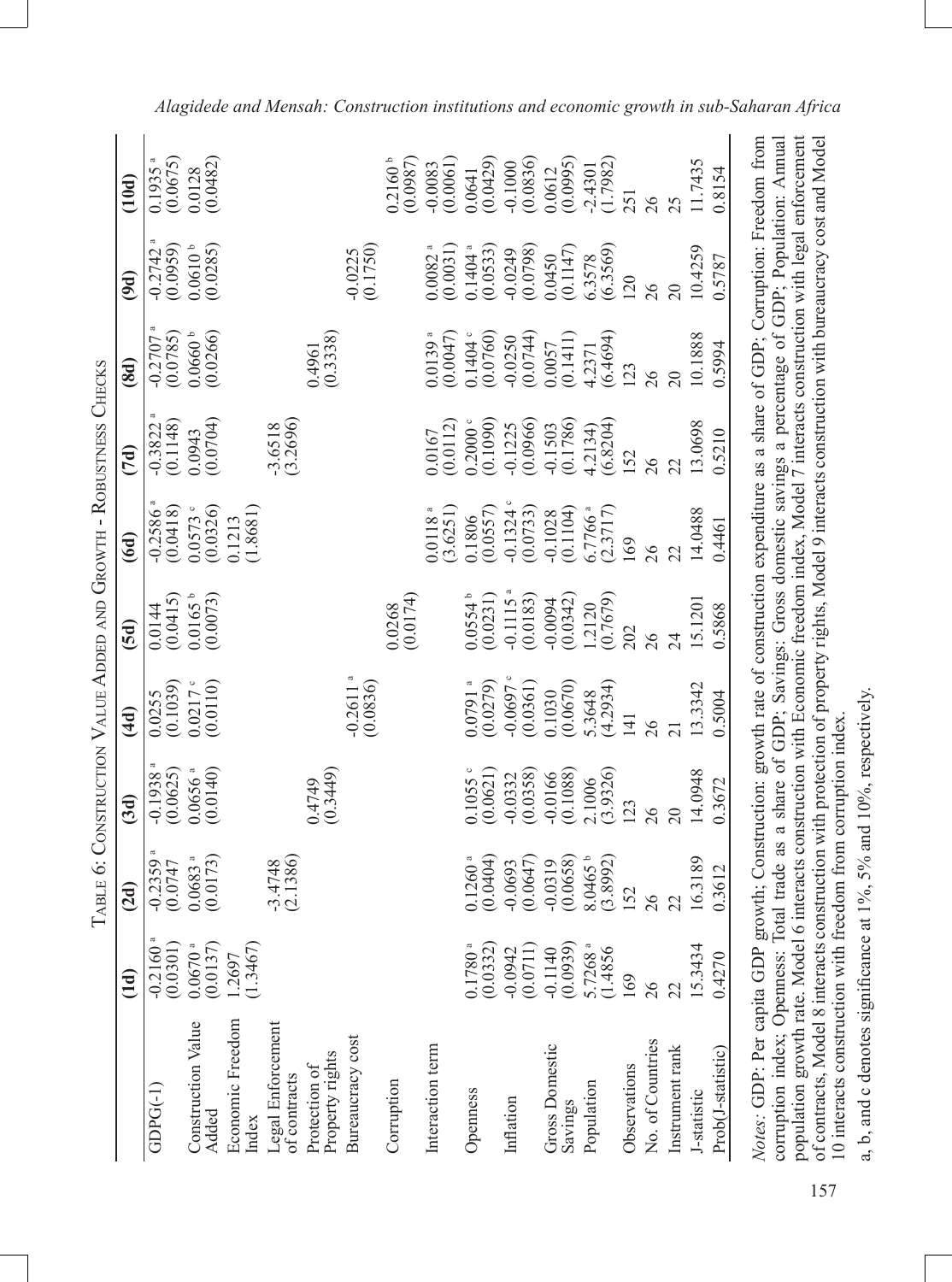In model 6d, the interaction of construction valued added and economic freedom affects growth positively and significantly  $(0.012\%, p-value < 0.05)$ , confirming the findings from the previous section. We also find a significant positive impact for the interaction of construction valued added and protection of property rights, which is similar to what we found earlier. Similarly, the interaction of construction and bureaucracy cost shows a positive impact on growth (0.008%, *p*-value <0.05). The interaction of construction and legal enforcement of contracts as well as freedom from corruption are not significant. Overall, these findings indicate that a well-functioning institutional setting is sine qua non for boosting the impact of the construction sector on output growth.

Turning to the control variables, we find that openness is significant, in most cases, with the expected positive sign, while inflation is negative and significant in only model 4d, 5d and 6d. Population is also positive but significant only in model 1d, 2d and 7d. We do not find significant results for savings.

# **6. Concluding remarks**

This study set out to enlarge the sparse empirical literature on the nexus between the construction industry, institutions and growth in SSA countries. Employing panel GMM technique on data for 26 countries spanning 2000 to 2013, our results showed that construction activities have a positive impact on economic growth in Sub-Saharan African countries. Turning to sub-regional differences, we found that the effect of the construction sector on growth is much stronger in East Africa compared to West and Southern Africa. Considering non-linearity, we found no evidence in support of the U-shape relation between construction and growth; the results rather indicate that the construction sector is a marginal increasing function with economic growth. In other words, SSA countries have not reached the stage of development where construction growth becomes trivial. Most importantly, when we interact the construction with institutional variables, we find that a positive influence for the interaction term on economic growth. Thus, improving institutional capabilities could aid in the effective realization of the impact of the construction sector on growth. This calls for further development of institutions that enforce property rights, reduce the burden of bureaucracy, foster economic freedom and ensure a corruption-free environment.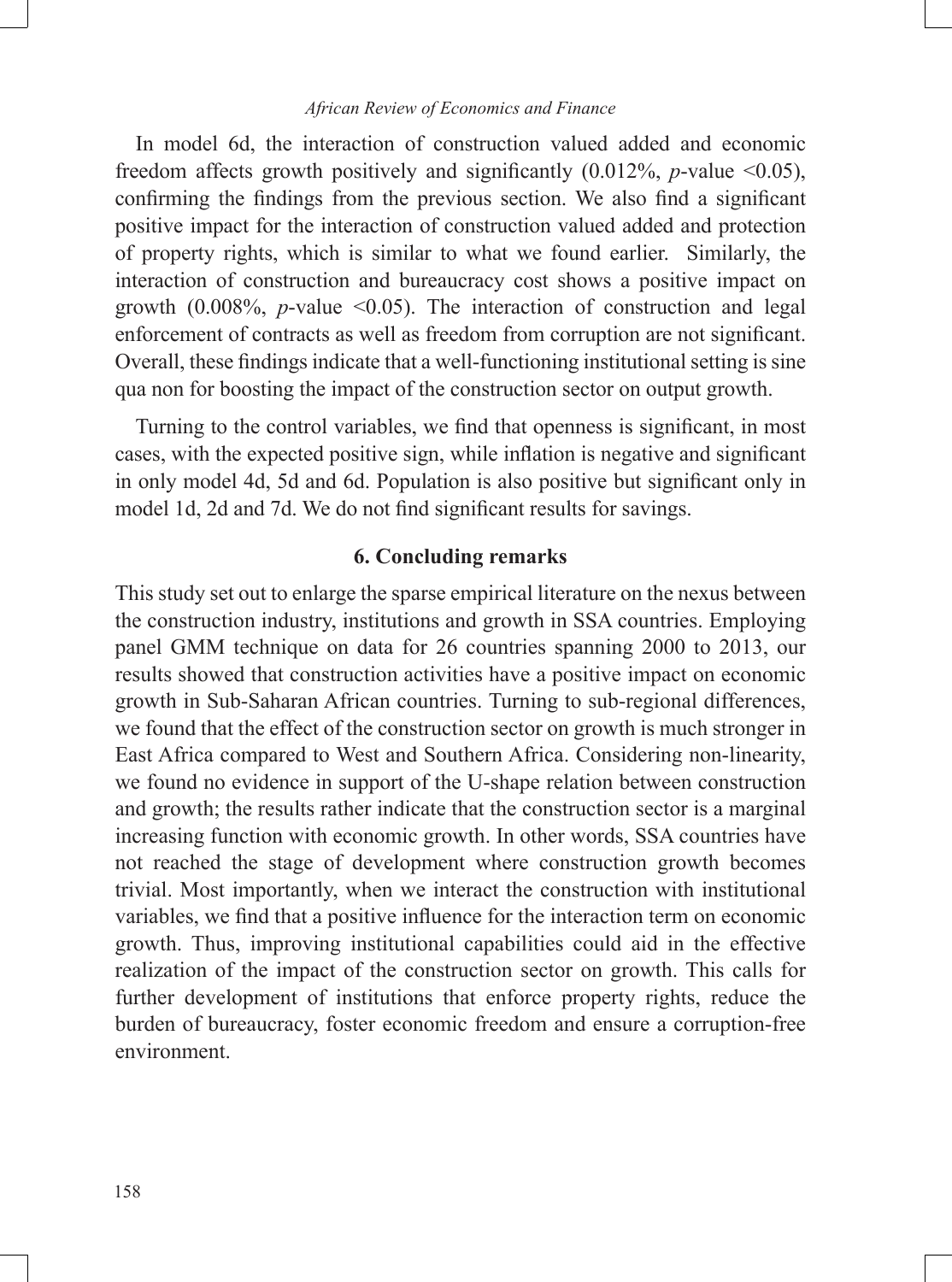# **Biographical Notes**

**Paul Alagidede** is a Professor of Finance at the Wits Business School, University of the Witwatersrand. He has research interest in emerging market economies, indigenous societies, macroeconomics and public sector economics. Paul is the Executive Director of the premier research, training and consultancy outfit, the African Finance and Economics Consult.

**Dr. Jones Odei Mensah** is a Director of the African Finance and Economics Consult, and a Senior Lecturer in Economics and Finance at the Wits Business School, University of the Witwatersrand, South Africa. Jones' research interest is in finance, applied econometrics and macroeconomics. He has authored several journal articles, a book chapter, and working papers.

# **References**

- Acemoglu, D., Johnson, S., and Robinson, J. A. (2005), 'Institutions as a fundamental cause of long-run growth', *Handbook of Economic Growth, 1*, 385-472.
- Agbloyor, E. K., Abor, J. Y., Adjasi, C. K. D., and Yawson, A. (2014), 'Private capital flows and economic growth in Africa: The role of domestic financial markets', *Journal of International Financial Markets*, Institutions and Money, 30, 137-152.
- Alfaro, L., Chanda, A., Kalemli-Ozcan, S., and Sayek, S. (2004), 'FDI and economic growth: the role of local financial markets'. *Journal of International Economics*, 64(1), 89-112.
- Analyse Africa, 2016. https://www.analyseafrica.com/
- Arellano, M., and Bond, S. (1991), 'Some tests of specification for panel data: Monte Carlo evidence and an application to employment equations'. *The Review of Economic Studies*, 58(2), 277-297.
- Arellano, M., and Bover, O. (1995), 'Another look at the instrumental variable estimation of error-components models'. *Journal of Econometrics*, 68(1), 29- 51.
- Aschauer, D. A. (1989), 'Is public expenditure productive?'. *Journal of Monetary Economics*, 23(2), 177-200.
- Barro, R.J. (1990), 'Government Spending in a Simple Model of Endogenous Growth'. *Journal of Political Economy* 98, 103–117.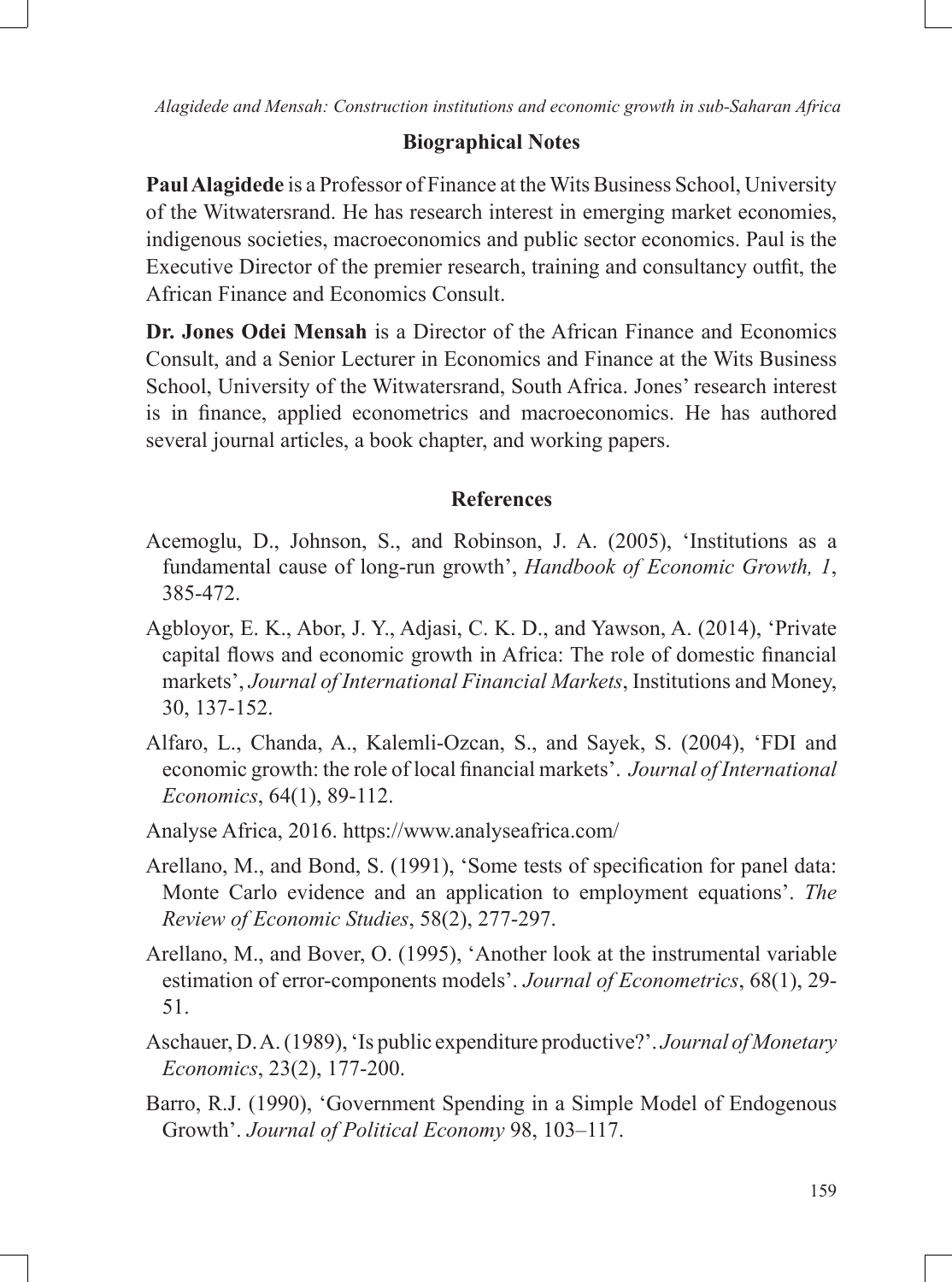- Barro, R.J. (1991), 'Economic Growth in a Cross Section of Countries'. *Quarterly Journal of Economics* 106, 407-433.
- Barro, R.J. (1996), 'Determinants of Economic Growth: A Cross-Country Empirical Study'. Working Paper No. 5698. NBER, Cambridge, MA.
- Barro, R.J. (2003), 'Determinants of Economic Growth in a Panel of Countries'. *Annals of Economics and Finance* 4, 231-274
- Baldwin, R.E. and Seghezza, E. (1996), 'Trade-Induced Investment-Led Growth'. Working paper no. 5582. NBER, Cambridge, MA.
- Bon, R. (1992), 'The Future of International Construction: Secular Patterns of Growth and Decline'. *Habitat International* 16(3), 119-128.
- Carroll, C. D., and Weil, D. N. (1994, June), 'Saving and Growth: A Reinterpretation'. In *Carnegie-Rochester Conference Series on Public Policy*, 133-192.
- Chan, C., Forwood, D., Roper, H and Sayers, C. (2009), 'Public Infrastructure Financing: An International Perspective'. Staff Working Paper. Productivity Commission, Australia.
- Chong, A., and Calderon, C. (2000), 'On the Causality and Feedback between Institutional Measures and Economic Growth'. *Economics and Politics* 12(1), 69-81.
- Démurger, S. (2001), 'Infrastructure Development and Economic Growth: An Explanation For Regional Disparities In China?' *Journal of Comparative Economics* 29(1), 95-117.
- Easterly, E., and Rebelo, S. (1993), 'Fiscal Policy and Economic Growth: An Empirical Investigation'. *Journal of Monetary Economics* 32(3), 417-458.
- Esfahani, H.S., and Ramırez. M.T. (2003), 'Institutions, Infrastructure and Economic Growth'. *Journal of Development Economics* 70, 443-477.
- Estache, A. (2006), 'PPI Partnerships Vs PPI Divorces in LDCs'. *Review of Industrial Organization* 29, 3-26.
- Field, B., and Ofori, G. (1988), 'Construction and Economic Development: A Case Study'. *Third World Planning Review* 10(1), 41-50.
- Helpman, E., and Gene, M.G. (1991), *Innovation and Growth in the Global Economy*. MIT Press, Cambridge, MA.
- Gwartney, J., Lawson, R, and Hall, J. (2015), 'Economic Freedom of the World: 2015 Annual Report', Fraser Institute, www.freetheworld.com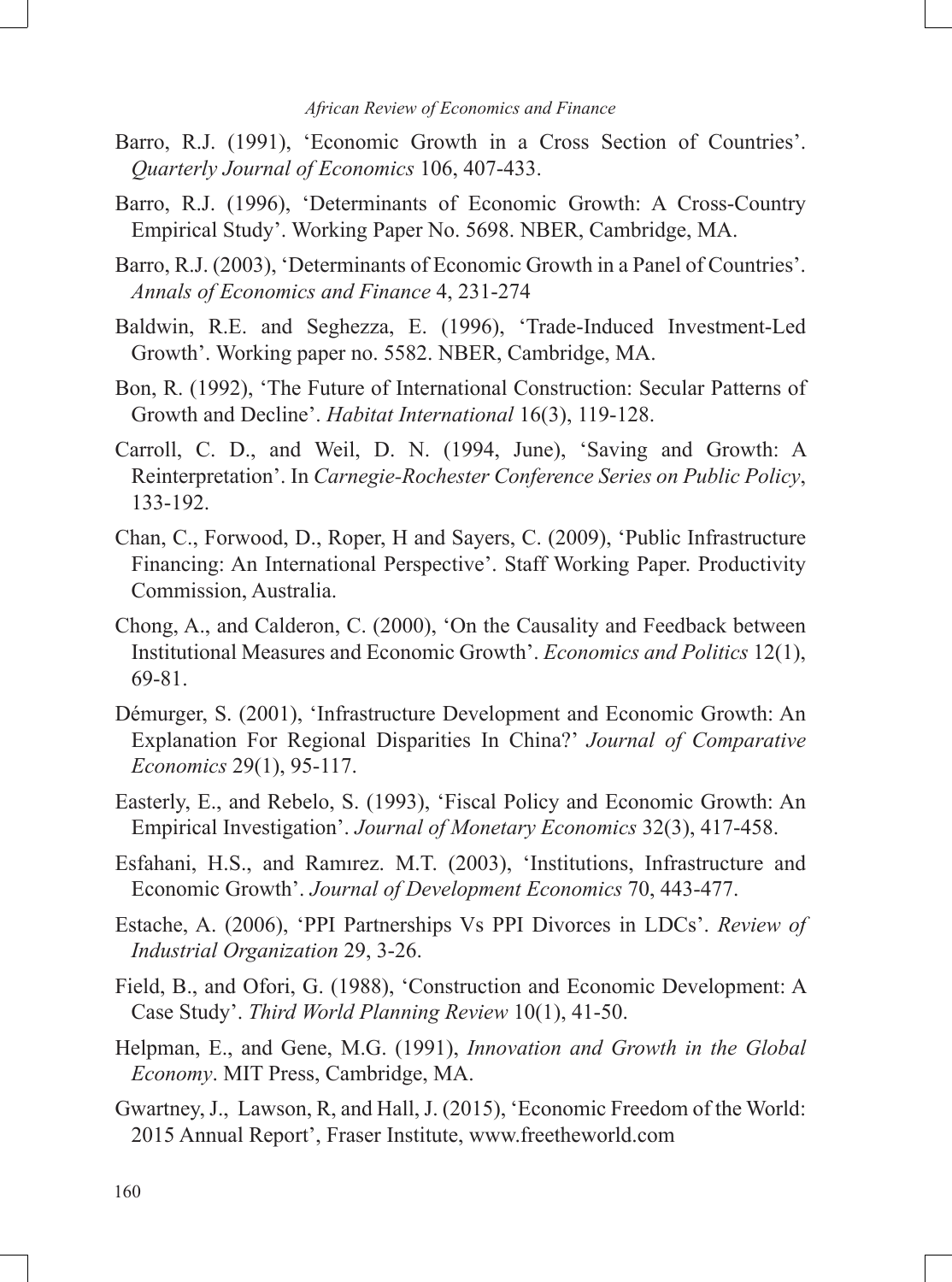Hansen, B. E. (2000), *Econometrics*, 1st ed. Madison, WI.

Hayashi, F. (2000), *Econometrics*, 1st ed. Princeton: Princeton University Press.

- Hillebrandt, P.M. (2000), *Economic Theory and the Construction Industry*. 3rd ed, London: Macmillan Press.
- Hong, L. (2014), 'The Dynamic Relationship between Real Estate Investment and Economic Growth: Evidence from Prefecture City Panel Data in China.' IERI Procedia, Vol. 7, pp. 2-7.
- IMF (International Monetary Fund) (2013), *World Economic Outlook Database*, April 2013 Edition.
- Kenny, C. (2006), Measuring and Reducing the Impact of Corruption in Infrastructure, Working Paper No. 4099. World Bank Policy Research, Washington DC.
- Krugman, P. (1990), *Rethinking International Trade*. Cambridge, Massachusetts: MIT Press.
- Kumo, W. L. (2012), Infrastructure Investment and Economic Growth in South Africa: A Granger Causality Analysis. Working Paper No. 160. African Development Bank.
- Lopes, J. (1998), 'The Construction Industry and Macroeconomy in Sub-Saharan Africa Post 1970.' *Construction Management and Economics* 16(6), 637-649.
- Lopes, J., Ruddock, L., and Ribeiro, F.L. (2002), 'Investment in Construction and Economic Growth in Developing Countries.' *Building Research and Information* 30(3), 152-159.
- Maddison, A. (1992), 'A Long Run Perspective on Saving'. *Scandinavian Journal of Economics* 94, 181-196.
- Mankiw, G.N., Romer, D and Weil, D.N. (1992), 'A Contribution to The Empirics of Economic Growth'. *Quarterly Journal of Economics* 107, 407-437.
- Mina, W.M. (2011), Institutional Reforms Debate and FDI flows to MENA Region: Does One "Best" Fit All?, Working Paper No. 2011/50. UNU/Wider, Helsinki.
- Modigliani, F. (1970), 'The Life Cycle Hypothesis of Saving and Inter Country Difference In The Saving Ratio', In *Induction, Trade and Growth: Essays in Honour of Sir Roy Harrod*, edited by W.A., Eltis, M.F. Scott, and J.N. Wolfe. London: Clarendon Press.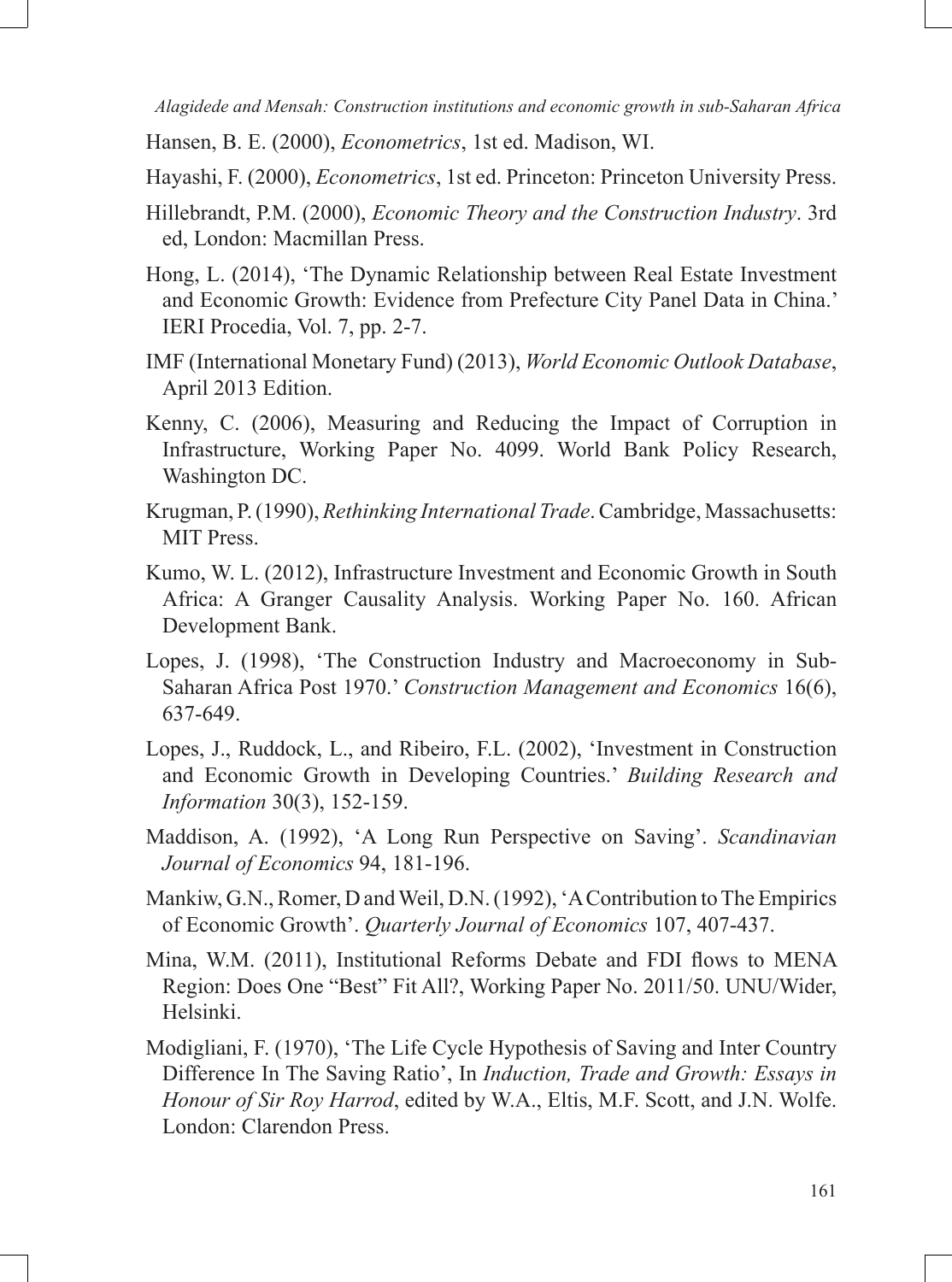- Modigliani, F. (1990), 'Recent Development in Saving Rates: A Life Cycle Perspective.' In *Frisch Lecture, Sixth World Congress of the Econometric Society*, Barcelona, Spain.
- Ofori, G. (1990), *The Construction Industry: Aspects of Its Economics and Management*, Singapore: NUS Press.
- Ofori, G. (2006), 'Revaluing Construction Industries in Developing Countries. A Research Agenda'. *Journal of Construction in Developing Countries* 11(1), 1-16.
- Osman, R.H., Alexiou, C and Tsaliki, P. (2012), 'The Role of Institutions in Economic Development: Evidence From 27 Sub-Saharan African Countries'. *International Journal of Social Economics* 39(1/2), 142-160.
- Park, S-H. (1989), 'Linkages between Industry and Services and Their Implications for Urban Employment Generation in Developing Countries'. *Journal of Development Economics* 30(2), 359-79.
- Rameezdeen, R., and Ramachandra, T. (2008), 'Construction Linkages in a Developing Economy: The Case of Sri Lanka'. *Construction Management and Economics* 26(5), 499-506
- Rivera-Batiz, L.A., and Romer, P. M. (1991), 'Economic Integration and Endogenous Growth'. *Quarterly Journal of Economics* 106, 531-555.
- Romer, P. M. (1990), 'Endogenous Technical Change', Journal of Political Economy 98(5), 71-102.
- Ruddock, L., and Lopes, L. (2006), "The Construction Sector and Economic Development: The 'Bon Curve'." *Construction Management and Economics*  24(7), 717-723. Special Issue: Festschrift for Ranko Bon.
- Swan, T.W. (1956), 'Economic Growth and Capital Accumulation', *Economic Record* 32(2), 334-361.
- Solow, R. M. (1956), 'A Contribution to the Theory of Economic Growth'. *Quarterly Journal of Economics* 70(1), 65-94.
- Tan, W. (2002), 'Construction and Economic Development in Selected LDCs: Past, Present and Future'. *Construction Management and Economics* 20(7), 593-599.
- UNCTAD (United Nations Conference on Trade and Development). 2011. UNCTAD Statistics. http://unctad.org/en/Pages/Statistics.aspx